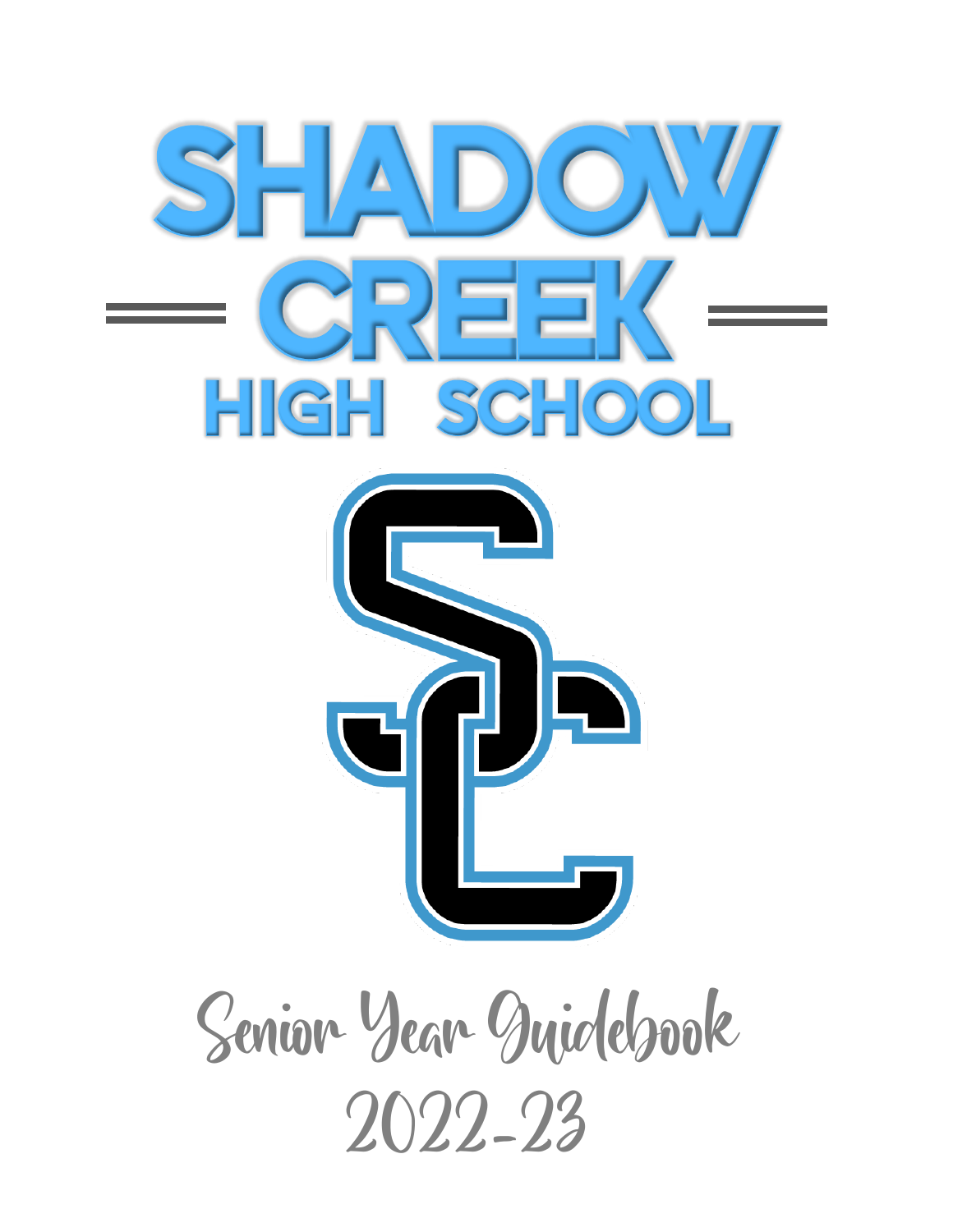

# Did you know that School Counselors...

- are actively committed to helping students explore their abilities, strengths, interests and talents as these traits relate to career awareness and development?
- partner with parents to further the education, personal and social growth of students?
- work with teachers and other educators to help students explore their potential and set realistic goals for themselves?
- seek to identify and utilize community resources that can enhance and compliment comprehensive school counseling programs and help students become productive members of society?

The mission of the Counseling Staff at Shadow Creek High School is to empower all learners to lead satisfying and productive lives by assisting them in identifying and achieving educational, career, personal and social goals. This involves a cooperative effort among students, staff members, parents and the community.

This guide was designed specifically to assist high school seniors moving into the next chapter of life. It was created with all the hope and excitement that comes from applying to college or technical school, joining the military or entering the work force. With so much to accomplish in this final year of high school, our expectation is that you will read through this guidebook now, and then plan to revisit it throughout the school year; consider it a place to come for advice when your counselor is not available.

Finish strong!

# Can a School Counselor help you? Absolutely!

Comprehensive school counseling programs like the one at SCHS are considered an integral part of the educational process that enables all student to achieve success in school.

Counseling Staff

| <b>Lead Counselor</b><br>Vincincia Wright, MEd, CSC<br>281-245-3827<br>adixon@alvinisd.net |                                                                                                             | Vivian Alexander, MEd, CSC<br>281-245-3824<br>valexander@alvinisd.net | Jor-Ngu                                                                                               |
|--------------------------------------------------------------------------------------------|-------------------------------------------------------------------------------------------------------------|-----------------------------------------------------------------------|-------------------------------------------------------------------------------------------------------|
| Kristin Harris, MEd, CSC<br>281-245-3814<br>kaharris@alvinisd.net                          | A-Be                                                                                                        | Ashley Burns, MEd, CSC<br>281-245-3828<br>aburns@alvinisd.net         | Ni-Sim                                                                                                |
| Carlene Leal, MEd. CSC<br>281-245-3825<br>vwright@alvinisd.net                             | <b>Bh-En</b>                                                                                                | LaTynia Clay, MA, CSC<br>281-245-3826<br>Iclay@alvinisd.net           | Sin-Z                                                                                                 |
| Kimberly Johnson, MEd, CSC<br>281-245-3822<br>kmjohnson@alvinisd.net                       | Ep-Jon                                                                                                      |                                                                       |                                                                                                       |
| <b>ADDITIONAL STAFF</b>                                                                    |                                                                                                             |                                                                       |                                                                                                       |
| Vanessa McDonald<br>Rita Guerra<br>Dameria Boston<br>Ashley Dickerson                      | <b>Advanced Academics Specialist</b><br>Registrar<br><b>ACC Dual Enrollment Advisor</b><br>Counseling Clerk | 281-245-3857<br>281-245-3830<br>281-245-3820<br>281-245-3815          | vmcdonald@alvinisd.net<br>rguerra@alvinisd.net<br>dboston@alvincollege.edu<br>adickerson@alvinisd.net |

To schedule an appointment with a counselor, please call 281-245-3815.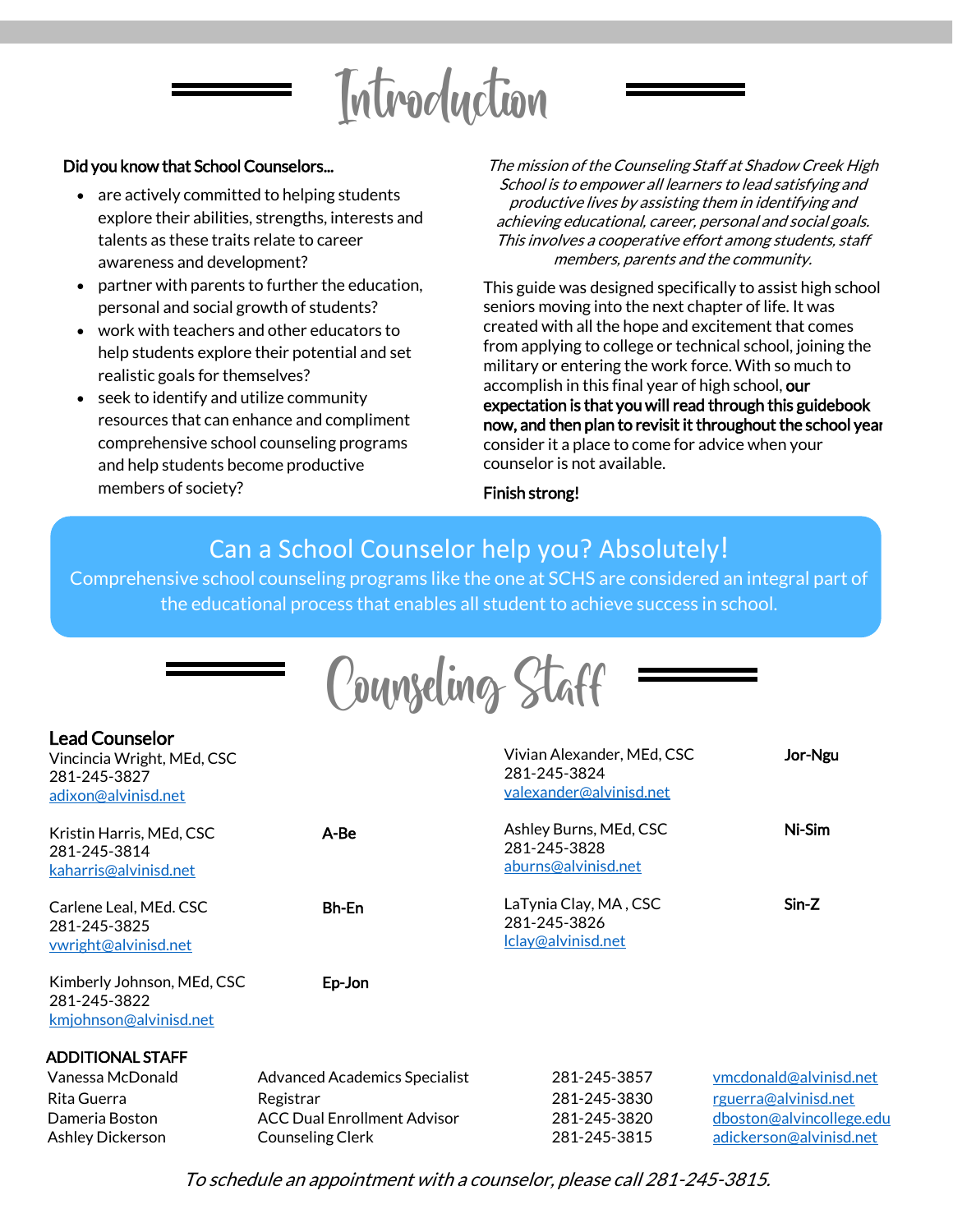

| <b>COLLEGE:</b>  |  |
|------------------|--|
|                  |  |
|                  |  |
|                  |  |
|                  |  |
|                  |  |
|                  |  |
|                  |  |
|                  |  |
|                  |  |
|                  |  |
|                  |  |
|                  |  |
|                  |  |
|                  |  |
|                  |  |
|                  |  |
|                  |  |
|                  |  |
|                  |  |
|                  |  |
| <b>MILITARY:</b> |  |
|                  |  |
|                  |  |
|                  |  |
|                  |  |
|                  |  |
|                  |  |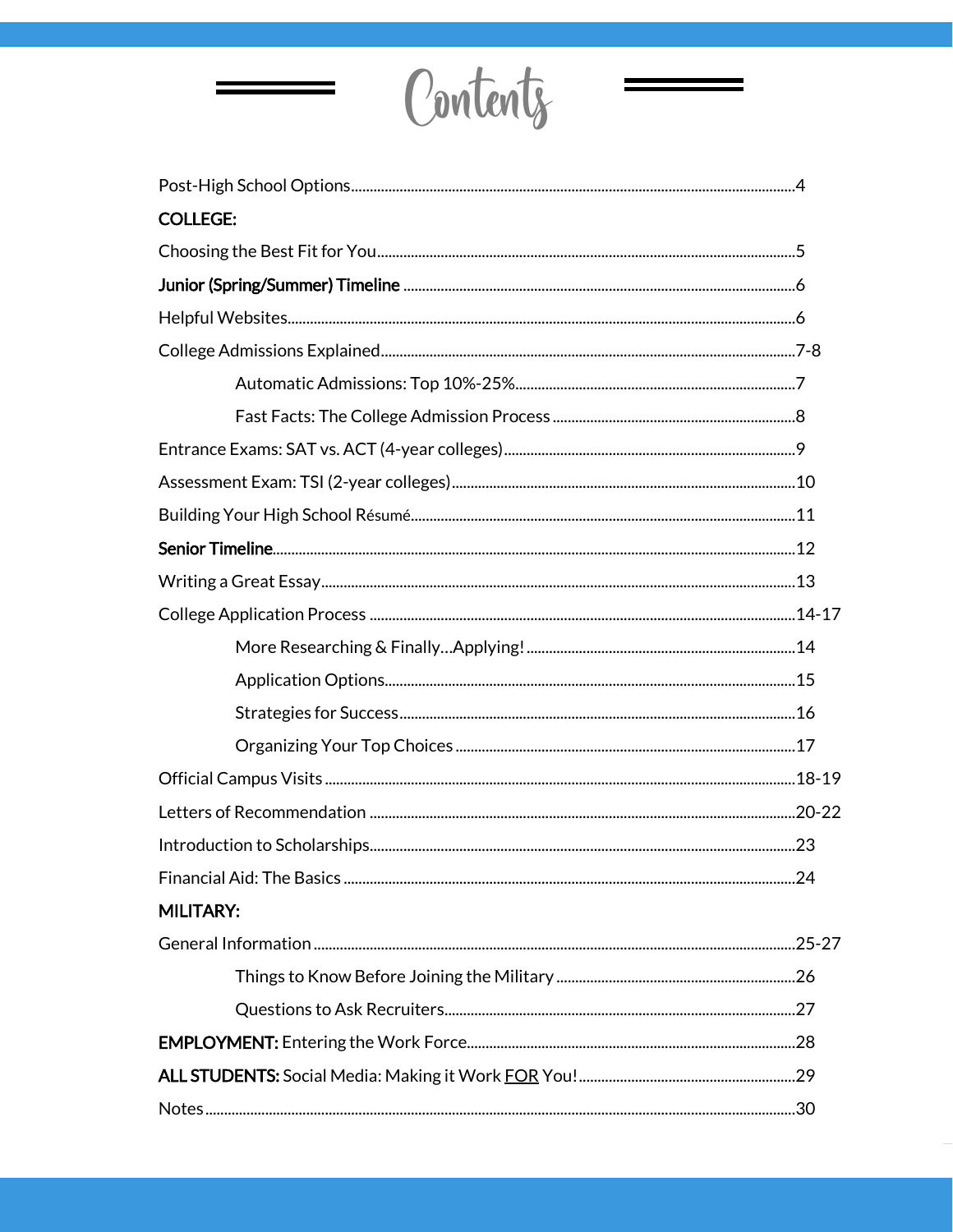# Post-High School Options

There are a number of different options available to students after high school. These opportunities can include:

# FOUR-YEAR COLLEGES

Your options for 4-year colleges are many, including private and public schools. These types of schools offer bachelor's degrees, which are usually completed in four years of fulltime study. Some 4-year colleges also have graduate schools that offer master's and doctoral degrees. Examples: University of Houston, Rice University

# TWO-YEAR COLLEGES

Two-year colleges can also be private or public schools. The most common types of 2-yearcolleges are community and junior colleges. Typically a 2-year college is less expensive than a 4-year college. Two-year diplomas, certificates and associate's degrees are offered through these schools. Many students will begin at a 2-year college and then transfer to a 4-year university to pursue an advanced degree. Examples: Alvin Community College, San Jacinto College

# WANT TO PLAY SPORTS?

- For NCAA information, go to [www.eligibilitycenter.org.](http://www.eligibilitycenter.org/) Choose to create an account (Division I or II) or a Profile Page (Division III or Undecided) and follow directions.
- For even more AMAZING opportunities to play sports in college! Check out the [www.naia.org](http://www.naia.org/) o[r www.njcaa.org.](http://www.njcaa.org/)
- You can also check out each division's student-athlete brochure at <http://www.alvinisd.net/schs> > Counselors > College & Career Resources > Student Athletes

# TECHNICAL COLLEGES

Most technical colleges offer certificates, diplomas and associate's degrees in many fields. Your typical length at a technical college will depend on your program choice and if you choose to be a full-time student. Most students attend technical colleges for two years. The programs and degrees offered at a technical college are very specific and are great options for those students who want to enter the work force quickly. *Examples:* Texas State Technical College, Brazosport College

# **MILITARY**

The military offers many educational opportunities for students in return for their service to their country. Once you have decided the military is something you may want to pursue, you must meet all the requirements at the Military Entrance Processing Station. Your counselor can connect you with the recruitment officers who can ensure you meet all the necessary requirements before high school graduation. *See pages 25-27 for more information.* 

# EMPLOYMENT

Students may choose to go directly into the work force after high school graduation. If you know you would like to pursue a career that requires no further education, or have been offered a job within a company that will provide you the training you need, this may be an option for you. Turn to pg. 28 or talk to your counselor for tips on entering the work force.

# GAP YEAR

When deciding to take a year off between high school and college (gap year), students should consider what they would be doing to advance or enrich themselves both personally and professionally. Students can choose from an array of opportunities, including things like learning a trade, volunteer work, travel, internships and sports. Gap year opportunities should assist in improving students' knowledge, maturity, decision-making, leadership, independence and self-sufficiency. For more information about this option, go to [www.americangap.org](http://www.americangap.org/) or search online for 'college gap year' or 'high school gap year'.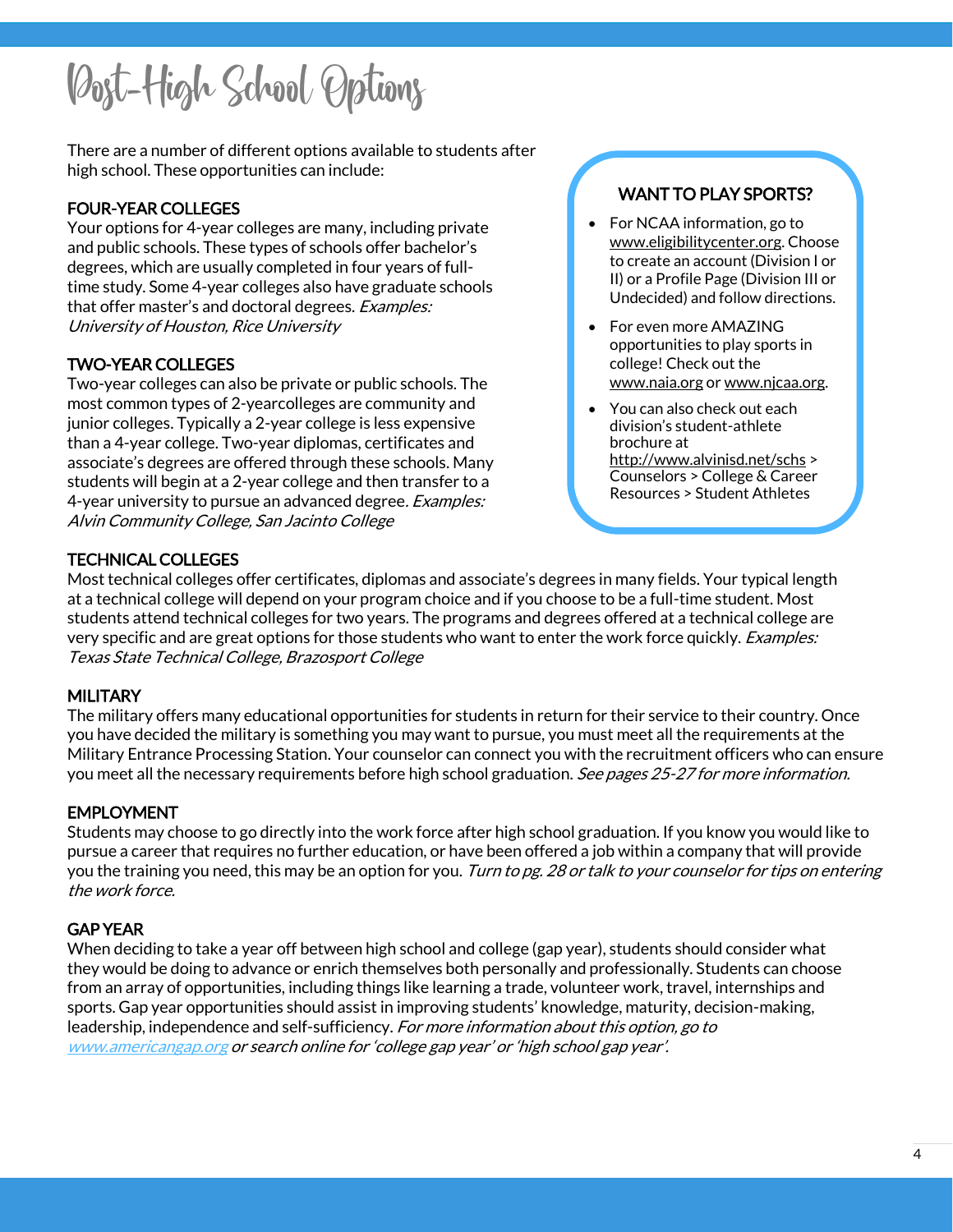Choosing the Best Fit for You

Choosing what to do after high school is often the first big decision in a young person's life. Not surprisingly, this can lead to some distress and anxiety. If you know college is where you're headed, then you need to determine which campus is the best fit for you. Start by creating a list of priorities. These questions will get you thinking:

- What values are most important to you?
- What is your favorite thing to do?
- What inspires you? What makes you happy?
- What are the first words that come to mind when asked to describe yourself?
- Are you a morning or night person?
- Do you like peace and quiet or hustle and bustle?
- What are you known for in your family?
- What has been your greatest challenge in high school?
- What are your weaknesses academically? What subjects have you excelled in?
- Do you prefer a large lecture class or a small discussion group?
- Is it important for you to have close relationships with your teachers?
- Why are you going to college?
- Is there a career you are intent on pursuing?
- If you took a year off before college, what would you do?
- What balance of study, activities and social life are you looking for?
- Is there an activity you insist on pursuing in college?
- Are you ready to live far from home?
- Do you like being around people like yourself or do you prefer a more diverse community?

Specific factors to consider in the college search process include:

LOCATION: Do I want to live at home? If not, how far away from home do I want to go?

SIZE: Do I find a large school exciting – or frightening? Do I find a small school comfortable – or confining? Larger schools can usually provide a wider range of experiences. Smaller schools can usually provide more personal support.

PROGRAMS: Am I looking for a wide-ranging liberal arts experience, or am I more focused on a specific course of professional study? Does the school offer special programs that interest me – honors, special seminars, internships, study abroad? Can this school provide the academic experiences I'm looking for?

ATMOSPHERE: It's not just about academic studies – a great deal of the college experience is what happens outside of the classroom. Some campuses are very social. Some emphasize religion and morality. Some campuses are more politically active than others and may be liberal or conservative. Some campuses emphasize sports and other extracurricular involvement. What vibe do I want my college to have?

COMPETITIVENESS: Students often ask "Can I get into [College X]?" This is the wrong question. The correct question is "Would I be successful in [College X]?" People respond differently to challenge. Do I want to start off as one of the smartest students in my class? Do I rise to a challenge and seek to be surrounded by students who find learning easier than I do? Do I do my best work when I start off near the middle of my class?

PUBLIC or PRIVATE: Public schools tend to be larger and less expensive. Private schools tend to be smaller, with smaller class sizes and more personal support. The expense difference can become a complicated calculation, depending on individual family circumstances.

ADMISSIONS: Though not the most important factor, at some point a student needs to be realistic about admission standards. Don't give up on a school automatically because you don't think you will be admitted. If the school meets all your other criteria, but you think you won't be admitted, discuss it with your counselor.

# Search Tip

Think about the "why" for each of your answers. Example: "I'm a morning person."… WHY do you like mornings best? Actually write out your responses to the questions: distinguish between wants and needs; notice the trends in your responses. Then, search for schools that match those priorities.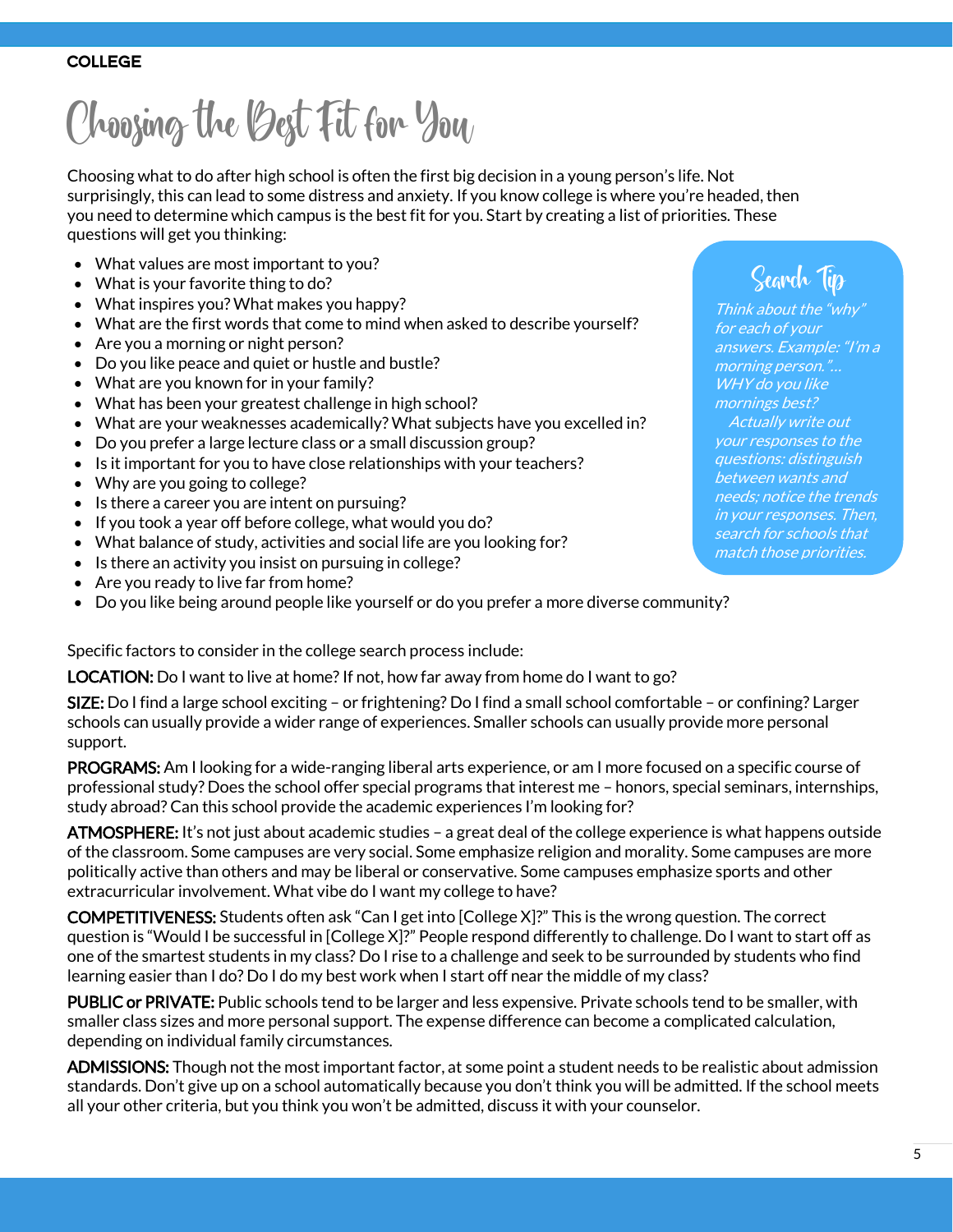# Junior (Spring/Summer) Timeline

Please visi[t http://www.alvinisd.net/Page/25911](http://www.alvinisd.net/Page/25911) for a more detailed outline of steps you can take to prepare for your post-secondary plans. Below are some activities to keep in mind:

### SPRING

- $\square$  Select classes for your senior year that are academically challenging and meet college entrance requirements
- $\Box$  Register with NCAA Eligibility Center if you plan to continue playing a sport in college [www.eligibilitycenter.org](http://www.eligibilitycenter.org/)
- □ Register for SAT/ACT
- $\Box$  Request fee waivers, if you qualify
- $\square$  Consider test prep tutoring
- $\Box$  Create/revise your college list Dream/Match/Safe schools (from Junior Year Checklist on Counselor webpage)
- $\Box$  Review admissions information for selected schools
- $\Box$  Start learning the basics of financial aid and scholarship options
- $\Box$  Start thinking of who you want to ask to write letters of recommendation for you

# **SUMMER**

- $\Box$  Review college essay questions and begin to brainstorm ideas
- $\Box$  Create folder to organize information for colleges of interest
- $\Box$  Determine application requirements and deadlines for selected schools
- $\Box$  Visit college campuses <https://www.campustours.com/>
- $\Box$  Create your FSA ID to apply for federal student aid <https://fafsa.ed.gov/>
- $\Box$  Volunteer, work, travel or do a summer enrichment program – be productive
- $\Box$  Decide if you should re-take the SAT or ACT
- $\Box$  Start designing your high school résumé

## College Planning and Exploration

[www.collegeforalltexans.com](http://www.collegeforalltexans.com/) [www.bigfuture.collegeboard.org](http://www.bigfuture.collegeboard.org/) [www.cappex.com](http://www.cappex.com/) [www.collegeaffordabilityguide.org](http://www.collegeaffordabilityguide.org/) [www.collegegreenlight.com/](http://www.collegegreenlight.com/) [www.collegexpress.com](http://www.collegexpress.com/) [www.collegedata.com](http://www.collegedata.com/) [www.ctcl.org](http://www.ctcl.org/) [www.unigo.com](http://www.unigo.com/)

#### College Entrance Exams

[www.actstudent.org](http://www.actstudent.org/) [www.collegeboard.org](http://www.collegeboard.org/)

#### Test Preparation

[www.khanacademy.org/sat](http://www.khanacademy.org/sat) [www.number2.com](http://www.number2.com/) [www.prepfactory.com](http://www.prepfactory.com/)

# Helpful Websites

#### College Rankings

[www.kiplinger.com/fronts/special-report/college](http://www.kiplinger.com/fronts/special-report/college-rankings/index.html)[rankings/index.html](http://www.kiplinger.com/fronts/special-report/college-rankings/index.html) [www.usnews.com/best-colleges](https://www.usnews.com/best-colleges) [www.collegeconfidential.com](http://www.collegeconfidential.com/)

#### Virtual College Tours

[www.campustours.com](http://www.campustours.com/) [www.ecampustours.com/](http://www.ecampustours.com/) [www.youniversitytv.com/category/college/](https://www.youniversitytv.com/category/college/)

#### Volunteer Opportunities

[www.pearlandtx.gov/residents/get](https://www.pearlandtx.gov/residents/get-connected/volunteer-opportunities)[connected/volunteer-opportunities](https://www.pearlandtx.gov/residents/get-connected/volunteer-opportunities)

#### Financial Aid and Scholarships

[www.aie.org](http://www.aie.org/) [www.fafsa.ed.gov](http://www.fafsa.ed.gov/) [www.fastweb.com](http://www.fastweb.com/) [www.finaid.org](http://www.finaid.org/) [www.studentaid.ed.gov](http://www.studentaid.ed.gov/) [www.raise.me/](http://www.raise.me/)

#### Career Information

[www.mynextmove.org/](http://www.mynextmove.org/) [www.alvincollege.edu/CareerServices/](http://www.alvincollege.edu/CareerServices/) [www.upskillhouston.org](http://www.upskillhouston.org/) [www.bls.gov/ooh](https://www.bls.gov/ooh) [www.careeronestop.org/](https://www.careeronestop.org/)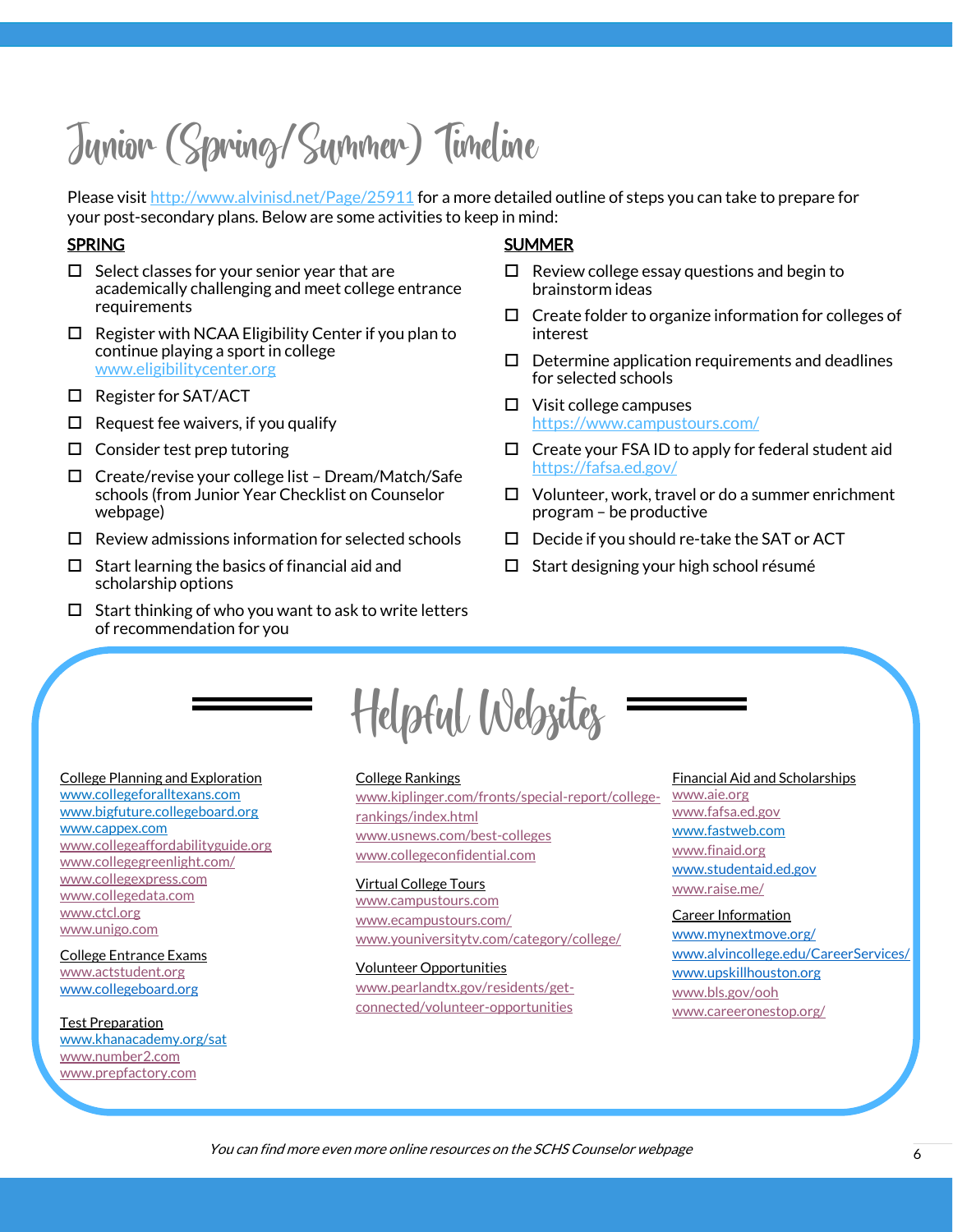# COLLEGE ADMISSIONS EXPLAINED

Automatic Admission: Top 10%-25%

There are two ways to be admitted to most public, 4-year universities in Texas. The first is by automatic admission, which is based on class ranking. The second is through **admissions review**. *This is how the majority of students are* admitted! Students not ranked in the top 10% can and should still plan on attending college, but must complete additional steps (i.e. academic résumé, letters of recommendation, essay) in order to be considered for admissions.

## TOP 10%

In accordance with Texas Education Code (TEC), §51.803, a student is eligible for automatic admission to a college or university as an undergraduate student if the applicant earned a grade point average in the **top 10 percent** of the student's high school graduating class, or the top 7 percent of eligible 2018 summer/fall freshman applicants for admission to the University of Texas at Austin, and the applicant:

- Earned the distinguished level of achievement under the Foundation High School Program; or
- Satisfied ACT's College Readiness Benchmarks on the ACT assessment or earned on the SAT assessment a score of at least 1500 out of 1600 or the equivalent.

In accordance with Title 19 Texas Administrative Code (TAC), §5.5(e), high school rank for students seeking automatic admission to a general academic teaching institution on the basis of class rank is determined and reported as follows.

- Class rank shall be based on the end of the 11th grade, middle of the 12th grade, or at high school graduation, whichever is most recent at the application deadline.
- The top 10 percent of a high school class shall not contain more than 10 percent of the total class size.
- The student's rank shall be reported by the applicant's high school or school district as a specific number out of a specific number total class size.
- Class rank shall be determined by the school or school district from which the student graduated or is expected to graduate.

# TO COMPLETE THE AUTOMATIC ADMISSION PROCESS AN APPLICANT MUST:

- 1. Submit an application before the deadline established by the college or university to which the student seeks admission;
- 2. Meet all curriculum requirements for admission established by the college or university to which the student seeks admission; and
- 3. Provide a high school transcript or diploma that indicates whether the student has satisfied or is on schedule to satisfy the requirements of the distinguished level of achievement under the Foundation High School Program or the portion of the distinguished level of achievement under the Foundation High School Program that was available to the student.

Colleges and universities are also required to admit an applicant for admission as an undergraduate student if the applicant is the child of a public servant who was killed or sustained a fatal injury in the line of duty. If you think you qualify for automatic admissions due to this circumstance, be sure to meet with your counselor for more information.

# Top 25% Automatic Admission

Not in the top 10% of your graduating class? Don't give up! You might still qualify for automatic admission. Some universities in Texas will automatically admit students who rank in the top quarter (25%) of their graduating class and meet a minimum ACT or SAT score, as determined by the college. Take time to research the colleges you'd like to attend to see if this option is available and what minimum standards are needed to qualify.

Please keep in mind that admission to a university does not guarantee acceptance into a particular program of study or academic department.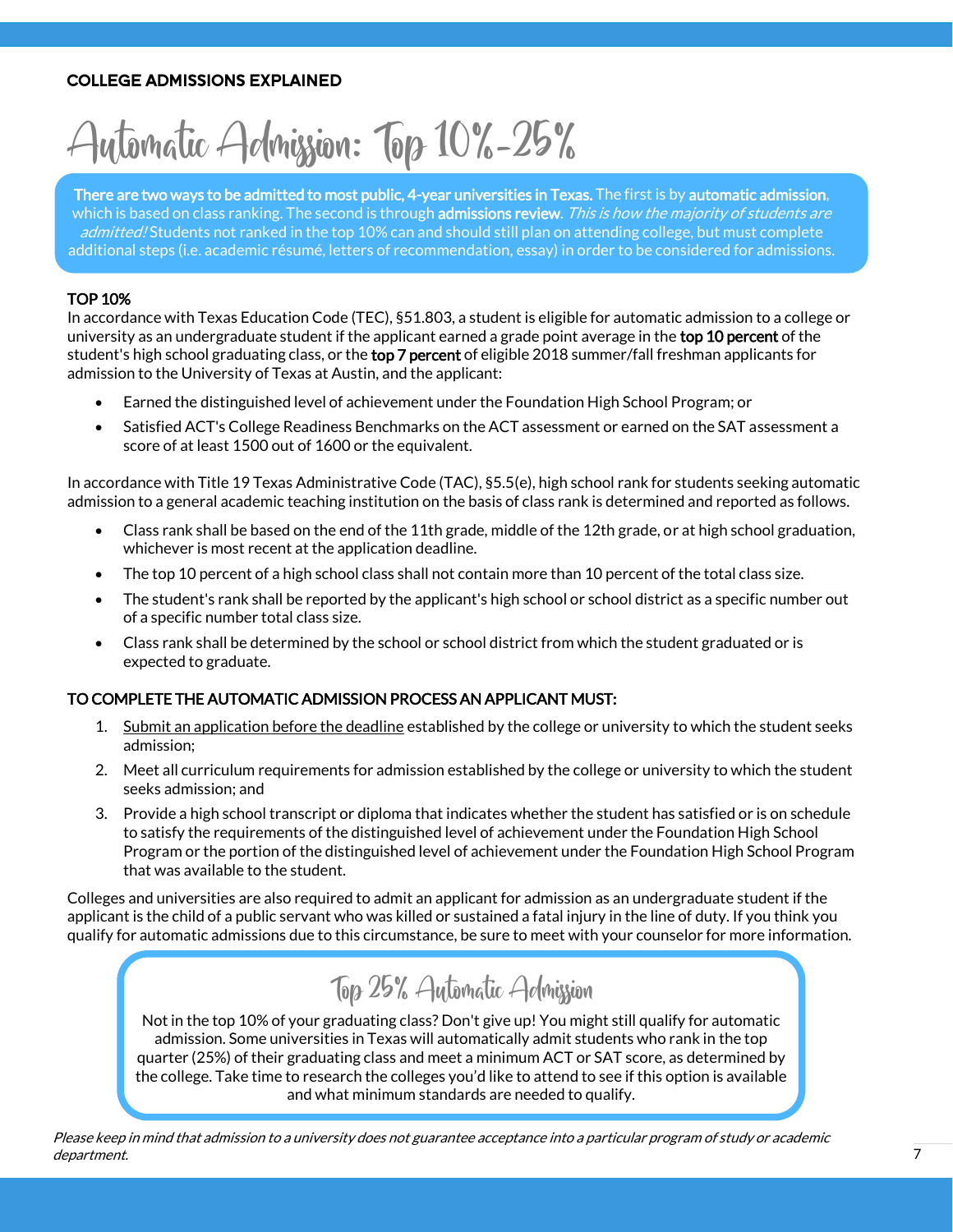## COLLEGE ADMISSIONS EXPLAINED

Fast Facts: The College Admission Process

There are a number of factors that colleges take into consideration in the admission process. Grades and test scores are important, but admissions officers are also looking for curious and engaged candidates who will round out a diverse first-year class. If grades aren't your strength, don't worry! These other factors can have an impact, too.

# **ACADEMICS**

The high school courses a student takesand their grade point average are top factors in college admission decisions. The high school transcript shows a college whether a student is likely to succeed if admitted. The basic requirements for admission to college include:

- 
- 
- 4 years of Science
- 4 years of English 3 years of Social Studies
- 4 years of Math 2 years of a single Foreign Language

The more selective the college you are considering, the higher the admission requirements will be and the more rigorous the curriculum the college will expect you to have taken*.*

# COLLEGE ENTRANCE EXAMS

Like most things in life, earlier planning for a college entrance exam will pay off in higher test scores. Don't wait until college applications are due in senior year to take your first SAT, ACT or TSI.

Not sure which one to take? If your plan is to attend a... 4-year university  $\longrightarrow$  you'll take the SAT and/or ACT

2-year college  $\longrightarrow$  you'll take the TSI

Need more information about testing? Keep reading!

# ESSAY

The college application essay is your chance to make a personal impression – make it a good one!

- Write about what's important to you.
- Don't just recount reflect!
- Being funny is tough...be careful!
- Start early and write several drafts.
- No repeats no awards, grades or test scores here.
- Answer the question being asked.
- Have at least one other person edit your essay.

# LETTERS OF RECOMMENDATION

Colleges value them because they:

• Reveal things about you that grades and test scores can't!; • Provide examples of your

character and personal qualities;

• Show who is willing to speak on your behalf.

Choose people who can describe your skills, accomplishments and personality ... and give them lots of advance notice!

# EXTRACURRICULAR **ACTIVITIES**

Colleges do not require a specific amount of community service hours or that you belong to a set number of student clubs - there is no perfect mix.

What colleges want to see in your extracurricular activities is:

- Consistency
- Time commitment/management
- Leadership
- Willingness to engage

# SUCCESSFUL COMPLETION OF HIGH SCHOOL

Admission decisions by colleges are contingent upon successful completion of senior year.

#### You must maintain your GPA and continue to challenge yourself through graduation in May.

When admission decisions are made, they take your senior year courses into consideration. Making changes can lead to your admission being rescinded...so plan your senior schedule wisely!

8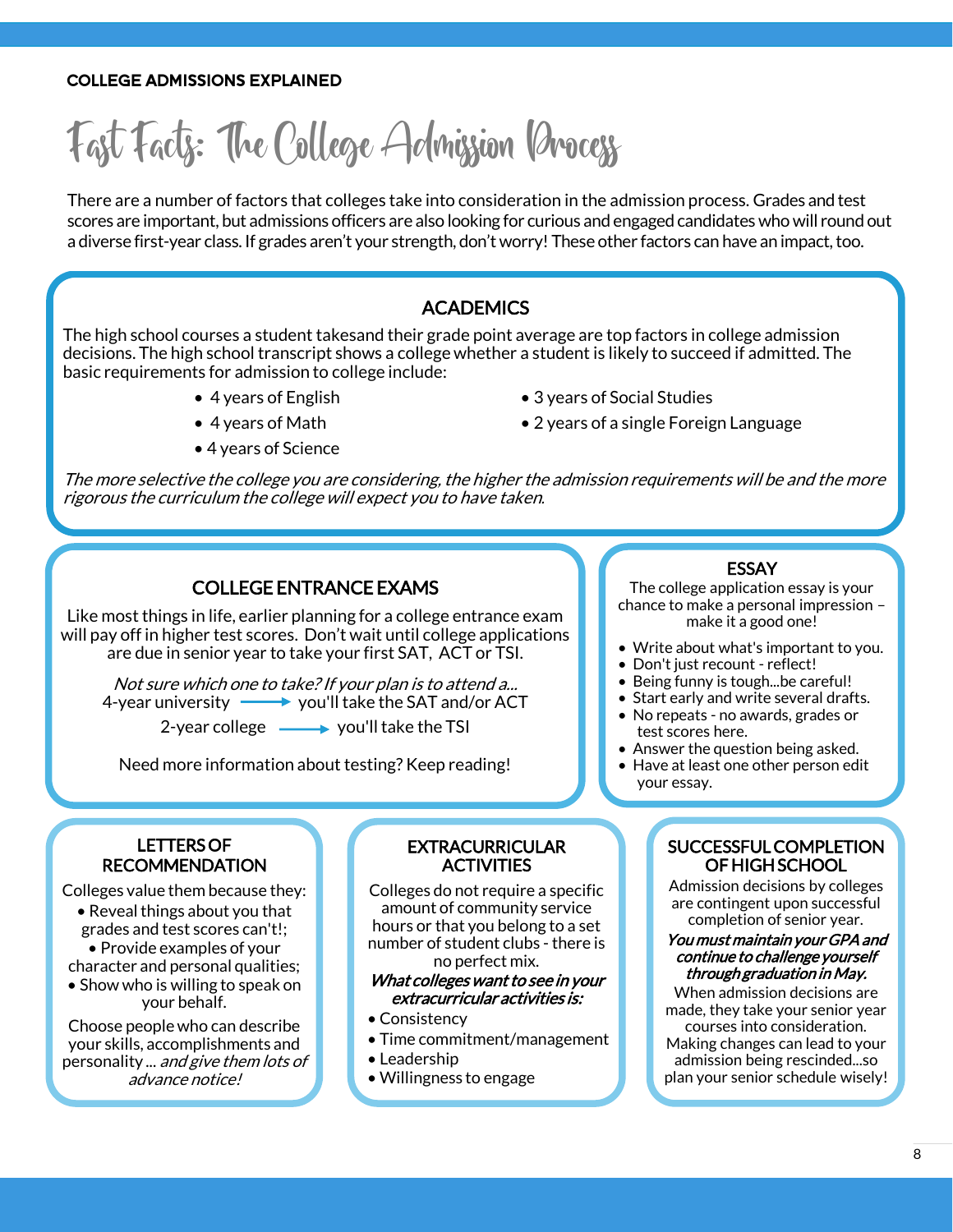# Entrance Exams: SAT vs. ACT (4-year colleges)

The ACT and the SAT tests attempt to measure college readiness and predict future academic success. Most 4-year colleges and universities accept both tests equally, so the choice is yours to make!

|                                    | <b>SAT</b>                                                                        | <b>ACT</b>                                                                      | <b>SAT vs. ACT</b>   |                |
|------------------------------------|-----------------------------------------------------------------------------------|---------------------------------------------------------------------------------|----------------------|----------------|
| What it is                         | An aptitude test measuring reasoning and<br>verbal abilities                      | An achievement test measuring what a<br>student learned                         | 1600                 | 36             |
| Why Take it                        | Scores used for college admissions and merit-based scholarships                   |                                                                                 | 1560<br>1510         | 35<br>34       |
| <b>Test</b><br><b>Structure</b>    | Reading, Writing & Language,<br>Math, Essay (optional)                            | English, Math, Reading,<br>Science Reasoning, Essay (optional)                  | 1460<br>1420<br>1380 | 33<br>32<br>31 |
| Length                             | 3 hours (without essay)<br>3 hours, 50 minutes (with essay)                       | 2 hours, 55 minutes (without essay)<br>3 hours, 40 minutes (with essay)         | 1340<br>1300         | 30<br>29       |
| Reading                            | 5 passages                                                                        | 4 passages                                                                      | 1260<br>1220         | 28<br>27       |
| <b>Science</b>                     | None                                                                              | 1 section testing your critical thinking skills<br>(not your science knowledge) | 1190<br>1150         | 26<br>25       |
| Math                               | Covers Arithmetic, Algebra I & II,<br>Geometry, Trigonometry and Data<br>Analysis | Covers Arithmetic, Algebra I & II, Geometry<br>and Trigonometry                 | 1110<br>1070<br>1030 | 24<br>23<br>22 |
| <b>Calculator</b><br><b>Policy</b> | Some math questions don't allow you to<br>use a calculator                        | You can use a calculator on all math<br>questions                               | 990<br>950<br>910    | 21<br>20<br>19 |
| <b>Essays</b><br>(Optional)        | Will test your comprehension of a source<br>text                                  | Will test how well you evaluate and analyze<br>complex issues                   | 870<br>830           | 18<br>17       |
| Scored                             | On a scale of 400-1600                                                            | On a scale of 1-36                                                              | 790<br>740           | 16<br>15       |
| Register/<br>Fees*                 | www.collegeboard.org<br>\$52                                                      | www.actstudent.org<br>\$55                                                      | 690                  | 14             |

| <b>SAT</b><br><b>Test Dates</b> | <b>Registration Deadline</b> | <b>Late Registration</b> | <b>ACT</b><br>Test Dates | <b>Registration Deadline</b> | Late Registration |
|---------------------------------|------------------------------|--------------------------|--------------------------|------------------------------|-------------------|
| May 6                           | April 7                      | April 25                 | April 8                  | March 3                      | March 17          |
| June 3                          | May 9                        | May 24                   | June 10                  | May 5                        | May 19            |
| Aug 26                          | July 17                      | Aug <sub>7</sub>         | Sept 9                   |                              |                   |
| Oct 7                           |                              |                          | Oct 28                   | To be determined             |                   |
| Nov <sub>4</sub>                | To be determined             |                          | Dec 9                    |                              |                   |
| Dec 2                           |                              |                          |                          |                              |                   |

# No Matter Which One You Take…

- Plan to test at least twice maybe three times!
- When choosing test dates, consider college application deadlines Is there enough time to get scores back?
- Visit with Mrs. McDonald (B101) for ways to improve scores

Score Reports

When you register to take either the SAT or ACT, you are allowed 4 free score reports (for a limited amount of time). Make sure you take advantage of this opportunity or you will have to pay up to \$12 per report to send your scores to schools.

\*Do you qualify for Free and Reduced Lunch at school? If so, ask your counselor about ACT, SAT, and college application fee waivers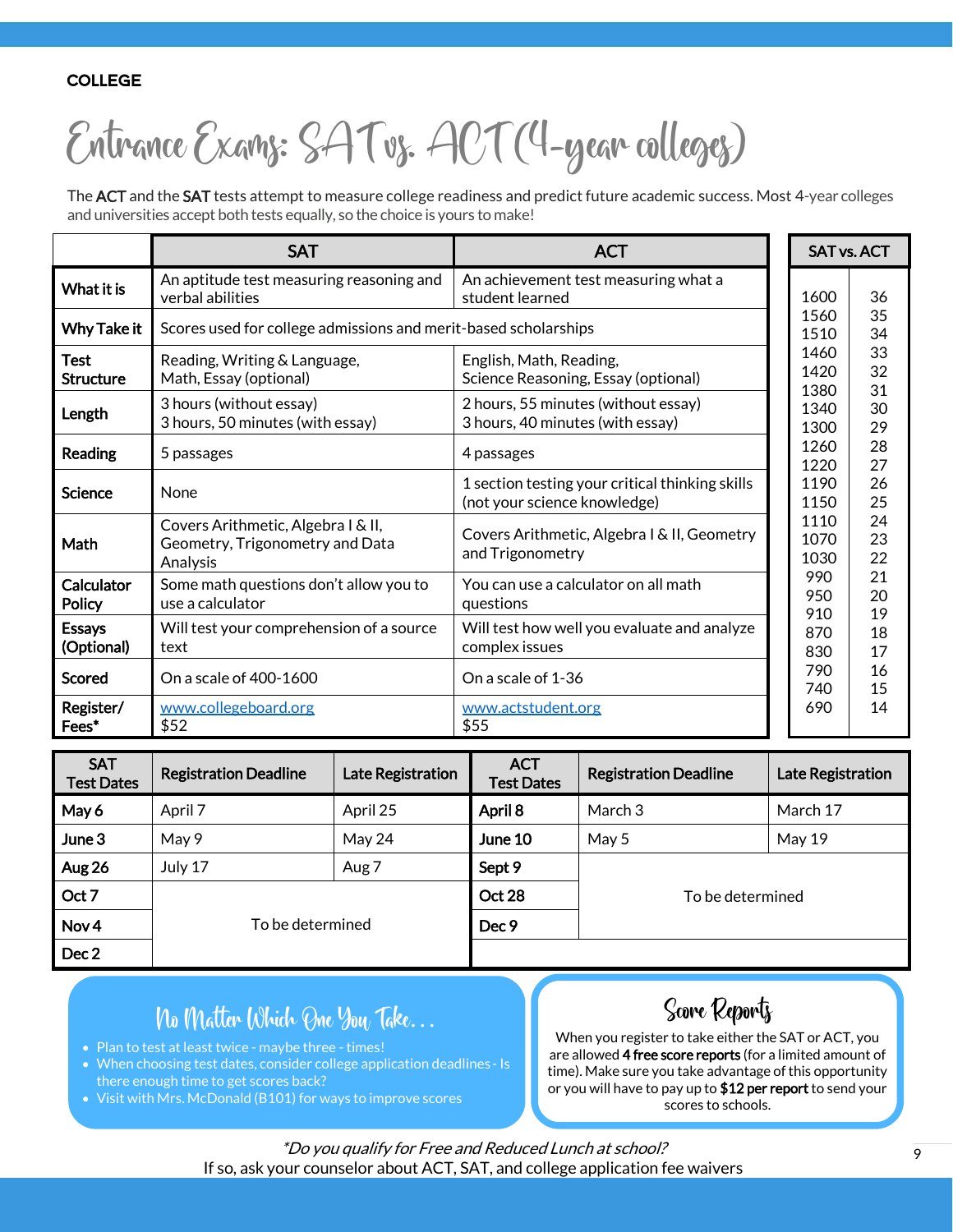Assessment Exam: TSI (2-year colleges)

The Texas Success Initiative (TSI) assessment is designed to help 2-year colleges determine if you are ready for college-level course work in the areas of reading, writing, and mathematics. Test scores are used to place students in appropriate courses and not to deny admission\*. All students must have TSI scores on file prior to registration at a junior college. Test early so you'll have time to meet with a college advisor before course registration.

|                                      | <b>TSI</b>                                                                                                                                                                                                                                                                           |
|--------------------------------------|--------------------------------------------------------------------------------------------------------------------------------------------------------------------------------------------------------------------------------------------------------------------------------------|
| What it is                           | An assessment to determine your readiness for college-<br>level work                                                                                                                                                                                                                 |
| Why Take it                          | Scores used for college admission and placement in<br>appropriate courses                                                                                                                                                                                                            |
| <b>Test Structure</b>                | Reading, Writing (multiple choice and essay), Math                                                                                                                                                                                                                                   |
| Length                               | Average time to complete all 3 sections is 3-5 hours                                                                                                                                                                                                                                 |
| <b>Reading</b>                       | 4-5 passages                                                                                                                                                                                                                                                                         |
| <b>Science</b>                       | None                                                                                                                                                                                                                                                                                 |
| Math                                 | Covers Elementary and Intermediate Algebra,<br>Geometry and Measurement, and Data Analysis,<br><b>Statistics and Probability</b>                                                                                                                                                     |
| Calculator<br><b>Policy</b>          | Some math questions don't allow you to use a calculator                                                                                                                                                                                                                              |
| <b>Essays</b>                        | A five-paragraph persuasive essay (300-600 words) on<br>a controversial issue or one of current interest                                                                                                                                                                             |
| Scored*                              | Math: 950 or Diagnostic Score of 6<br>English Language/ELAR: 945 or higher and an essay of<br>5-8; or Below 945 with a Diagnostic Score of 5-6 and an<br>essay of 5-8                                                                                                                |
| Registration<br>Information/<br>Fees | Through Alvin ISD:<br>http://www.alvinisd.net/Page/30100<br>\$25 (all subject areas); \$10 (individual subject area)<br>Through Alvin Community College:<br>https://www.alvincollege.edu/admissions/testing/<br>tsi.html<br>\$39 (all subject areas); \$15 (individual subject area) |

# **MANDATORY** Pre-Assessment **ACTIVITY**

You are REQUIRED to complete the Pre-Assessment Activity (PAA) before you can take the TSI. You can find a link to the PAA on our school website at

#### [www.alvinisd.net/Page/30100.](http://www.alvinisd.net/Page/30100)

You will not be allowed to take the TSI assessment until you have completed this activity.

# **TESTING EXEMPTIONS**

- Have already scored 23 or higher on ACT (composite), and earned individual scores of 19 or higher on English and math tests; or
- Earned 480 or higher on SAT Reading/Writing test; SAT Math score must be 530 or higher

\*If students do not pass one or all parts of the TSI assessment (reading, writing and math), they may be required to enroll in developmental education coursework or accelerated intervention classes before enrolling in college credit courses for the subject they did not pass. Students may retake any or all parts of the TSI at any time to determine college readiness.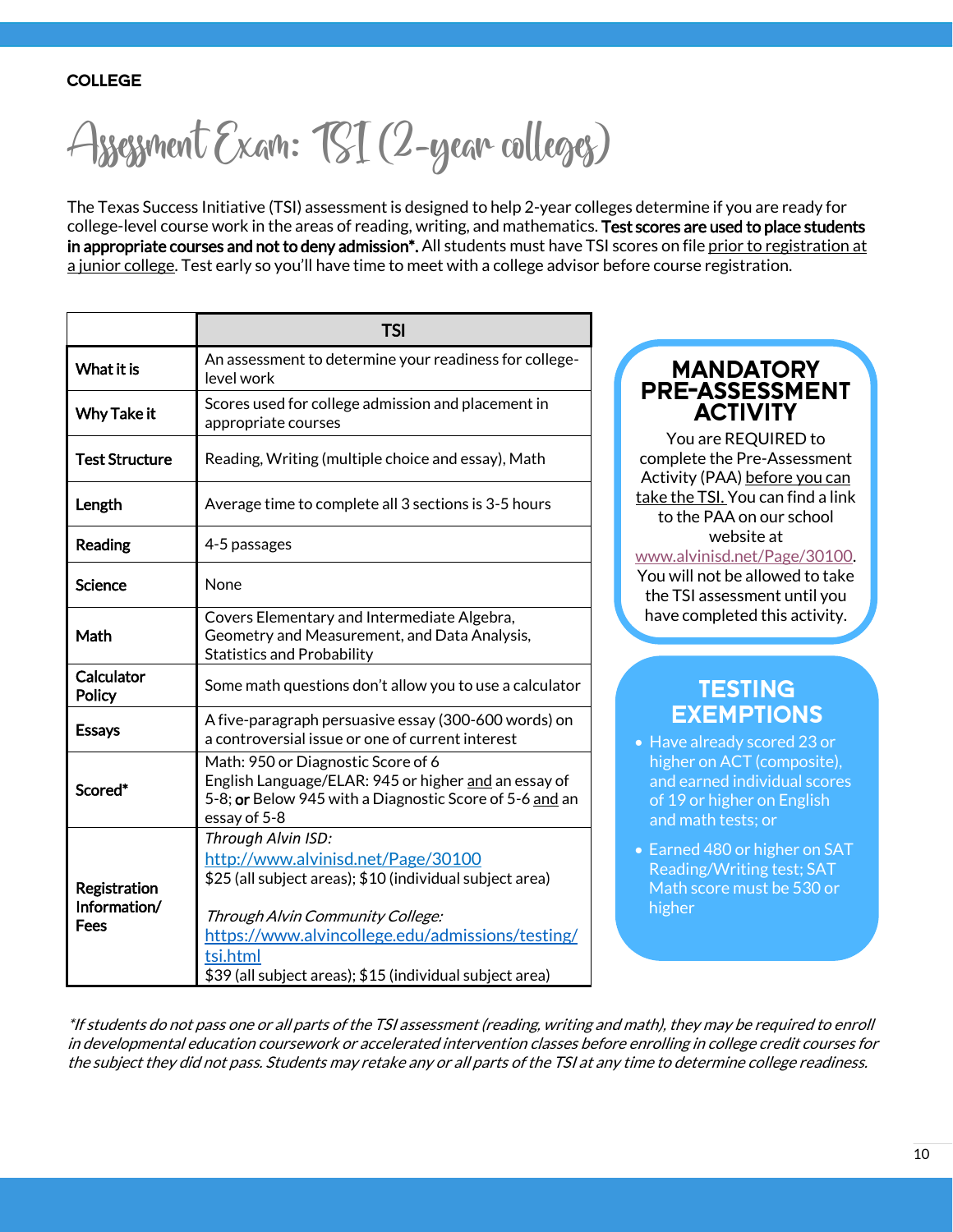#### COLLEGE/MILITARY/EMPLOYMENT

# Building Your High School Résumé

A high school (or academic) résumé is required by most colleges and will help you highlight the accomplishments that don't show up on your high school transcript. It's also another document to share with people writing letters of recommendation for you. Besides that, you'll need it when applying for jobs. Creating your résumé may seem scary, but really it's just a matter of compiling all of your activities from your high school years in a logical.

# Suggested Sections to Include

- **-** Heading your name, address, phone number and professional email address
- **-** Academic profile your school name, GPA, class rank, and standardized test scores
- **-** Academic honors and awards
- **-** Work experience (if any)
- **-** Volunteer activities
- **-** Specialized coursework
- **-** Specialized skills (languages, programming, etc.)
- **-** Summer programs (internships, college enrichment, athletic camps, etc.)
- **-** Unique hobbies and travel experiences

## CONSIDER THESE TIPS

- Be honest.
- Do not use the word "I"
- Do not include school contact information, mission statement, or other information about your high school. The résumé is about you.
- Do not use abbreviations. Assume that your reader will NOT know what your acronyms stand for and spell them out.
- Do not use multiple fonts and styles. Stay consistent in style and font to make it easier to read. It will also look more cohesive and professional rather than a cut and paste, slapped-together document.
- Do not lose your focus by jumping around from date to date and back again. Organize your information in sections and dates to show continual involvement and growth. Emphasize your *most significant* achievements. Put your "best stuff" first in each section.
- Do not submit your first draft. Remember that this résumé is a reflection of you. Edit, revise, rewrite and seek advice from teachers about how to make a great impression through this document.
- Do not write a novel; keep the information brief and concise. Expanding on personal experiences is best saved for your essays. Also, it's better to emphasize a few areas of major importance than a long list of insignificant activities.
- Middle school does not need to be included. Colleges are interested in your accomplishments during high school. The only exception to this rule would be activities of long-standing involvement such as martial arts, girl/boy scouts, etc. that you have consistently participated in over a long period of time.
- Think about leadership positions, service projects, and other activities you have done where you gained valuable skills. Most students simply describe what anyone in their position did, as opposed to exactly what they accomplished. Be specific, offering examples when appropriate.

#### Example:

#### President, Student Council

Increased meeting attendance by 25% by overhauling content and format as president of student council. Created the first-ever "After Hours" Prom party that decreased accidents by 30%. Organized a faculty-student basketball game attended by 450 students.

Still unsure of where to start? Google High School Academic Résumés to review some samples.

#### High School/ Academic Résumé is a general list of activities, events, facts and figures;

one page in length; submitted with application

#### Senior Profile

provides deeper insight about you as a person through short answer questions; multiple pages; only for your recommenders

#### Both Documents

- **-** Highlight your accomplishments and activities
- **-** Are shared with people writing letters of recommendation for you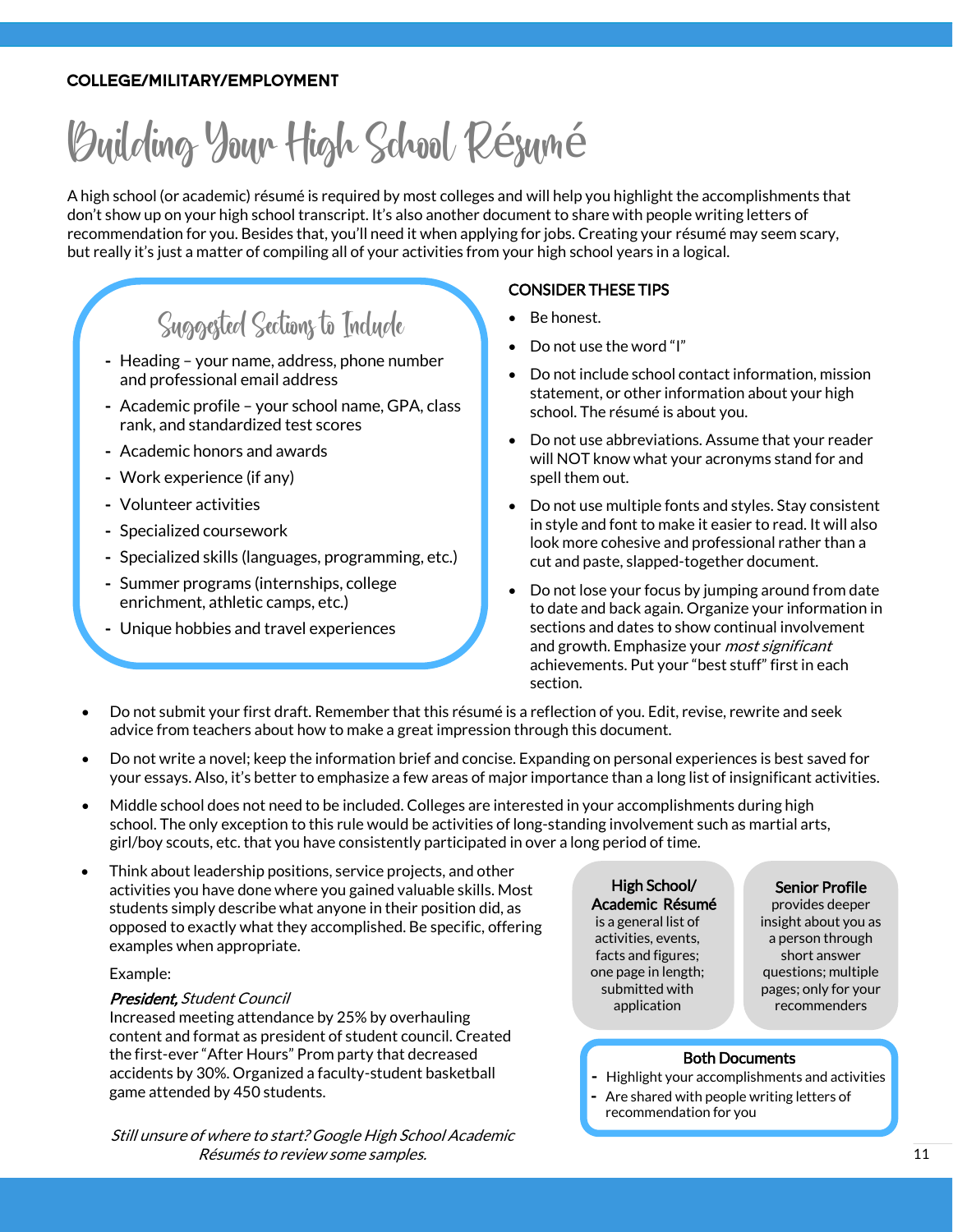Senior Timeline

# GENERAL REMINDERS

- Listen to the announcements for information about college recruiting visits and other important news for seniors
- Monitor your grades through Skyward regularly; take action if you don't like what you see!
- Communicate with teachers and attend tutorials when you need extra help in class
- Check the SCHS Counseling Center webpage frequently for college, military and employment updates

# AUGUST

- □ Complete Senior Profile <http://www.alvinisd.net/Page/30835>
- $\Box$  Meet with counselor to review remaining credits
- $\Box$  Take August SAT/ACT if necessary
- $\Box$  Request fee waivers for SAT/ACT if eligible
- $\Box$  Start the rough draft of college application essay

# SEPTEMBER

- $\square$  Establish a *professional* email account
- $\Box$  Narrow your college list (3-5 schools)
- $\Box$  Ask personally for Letters of Recommendation
- $\Box$  Create account(s) on college application website(s) (see pg. 15 for details)
- $\Box$  Submit request for official transcripts (see pg. 16)
- $\Box$  Take ACT if necessary

# **OCTOBER**

- Attend FAFSA/Financial Aid night
- □ Complete FAFSA available October 1
- $\Box$  Finalize your college application essay
- $\Box$  Take the SAT/ACT tests if necessary
- $\Box$  Submit early decision/early action college applications  $\Box$  Request final transcript be sent to the university
- □ Start Local Scholarship Packet <http://www.alvinisd.net/Page/2936>

# NOVEMBER

- $\Box$  Attend the AISD College Fair to explore colleges
- $\Box$  Submit *at least* one college application by **Thanksgiving**
- $\Box$  Continue researching scholarship opportunities

# DECEMBER

- $\Box$  Finalize and submit remaining college applications
- Review Student Aid Report (FAFSA) for accuracy and submit corrections, if necessary
- $\Box$  Complete scholarship applications

# **JANUARY**

- $\Box$  Meet with your counselor to ensure you will graduate in May
- Submit Local Scholarship Packet [www.alvinisd.net/Page/2936](http://www.alvinisd.net/Page/2936)
- $\square$  Submit Mid-Year Report if required
- $\Box$  Take TSI (if you are not exempt and plan to attend a community college)
- $\square$  Take required tests to meet licensing/certification requirements for apprenticeships

# FEBRUARY/MARCH

- $\square$  Stay involved in extracurricular activities
- $\Box$  Register for AP exams

# APRIL

 $\Box$  Write thank you notes to anyone who helped you in the college admissions process

## **MAY**

- $\Box$  Make your final decision!
- $\Box$  Notify schools you did not choose
- you have chosen to attend
- $\square$  Take AP exams
- $\Box$  Determine if your college hosts a spring Open House for incoming freshmen
- Attend SCHS Senior Awards Program to find out if you won a scholarship
- $\Box$  Verify your financial aid
- $\Box$  Send your deposit to the university you selected
- Graduate!

# **SUMMER**

- Attend your college summer/freshman orientation
- $\square$  Research student organizations to join

Note: In order to be eligible for federal financial aid (student loans and/or grants), male students (18 or older) must register for the Selective Service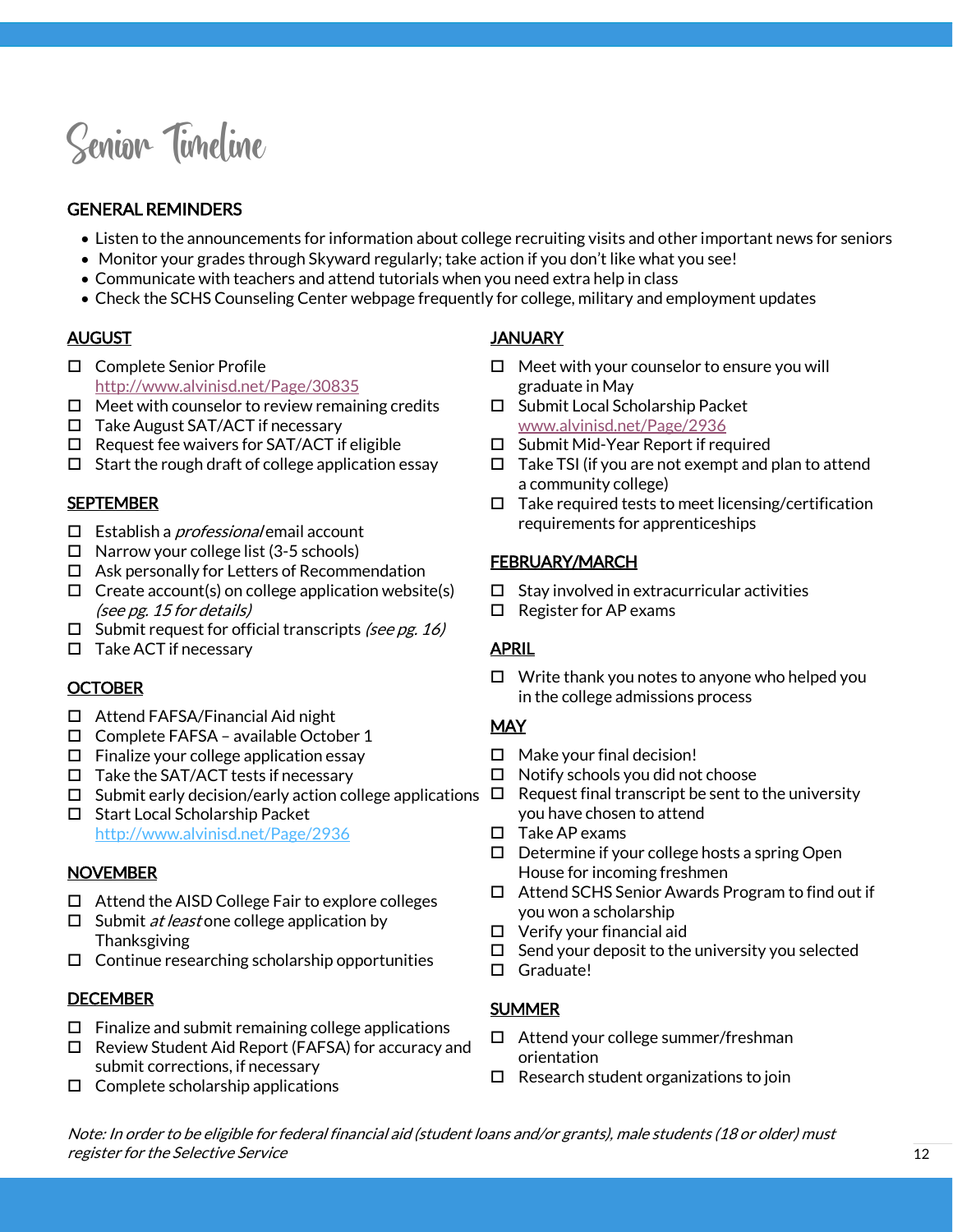COLLEGE

Writing a Great Essay

#### The college essay matters!

It reveals something important about you that your grades and test scores can't – your personality. It can give admissions officers a sense of who you are, as well as showcase your writing skills. Try these tips to craft a great college essay.



a huge fan of southwestern writers and Texas State is home to many of them," he says. "So I related my connection with western fiction to why I would be a great fit for the school."

want to attend a certain college. Don't be tempted to write what you think the admissions officers want to hear; answer the question honestly. They CAN tell the difference.

#### GET FEEDBACK

Show your draft to family, friends or teachers. Ask if it makes sense and sounds like you. Consider their feedback and make changes, but keep your voice - figuratively and literally. At some point read your essay out loud. If something feels or sounds awkward, it needs to be fixed!

#### PROOFREAD AND MAKE **CORRECTIONS**

Read your essay over carefully to check for typos and spelling and grammar errors. It's best to ask someone who hasn't seen it yet to take a look as well. They're likely to see mistakes you won't catch.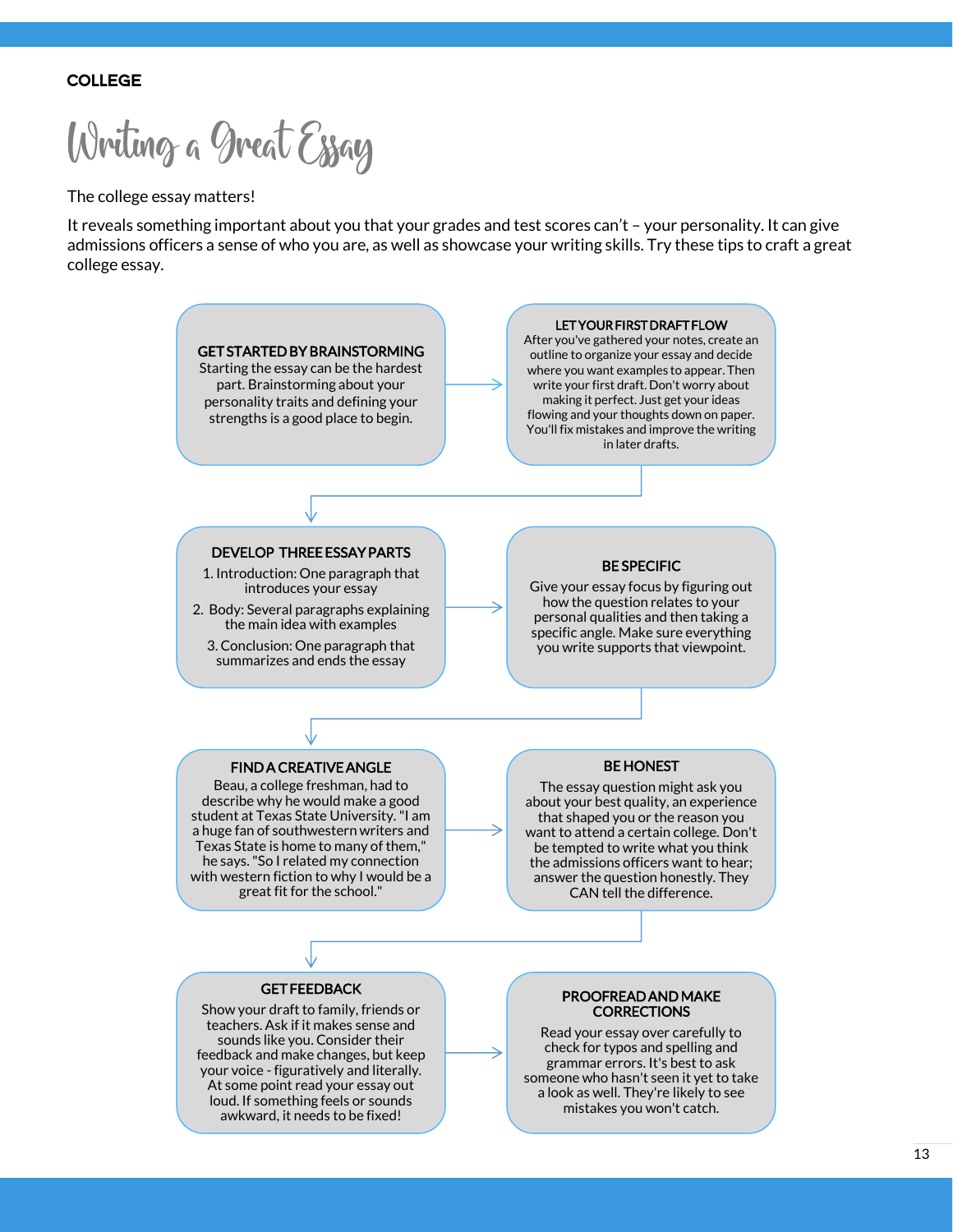# More Researching & Finally…Applying!

# "I still <u>don't know</u> where I want to apply to college!"

No problem! Here are some ways to learn more about what's out there waiting for you…

# Spend Lunch with College Representatives

Shadow Creek High School works diligently to expose students to universities across the state. On occasion, we will host college admissions representatives during both lunch periods to answer questions about campus life and academics. Students are highly encouraged to take advantage of these opportunities. (See pg. 19 so you know what questions to ask.)

Want to see a particular school visit our campus? Talk to you Counselor. We'll see what we can do!

# Visit a National College Fair

- Access th[e www.gotocollegefairs.com](http://www.gotocollegefairs.com/) website
- Click the "Students Register Now" button
- Select the state where you'll attend the fair
- Choose the specific fair you'll attend
- Complete required fields and submit
- Print out barcode and bring it to fair colleges you're interested in will scan it to get your contact information

Don't forget to write the date of the college fair in your planner or set a reminder in your phone!

# Pay a Quick Visit to Local College Campuses

#### How Do I Know When **COLLEGES** are Visiting SCHS?

- Read the scrolling announcements during passing periods and lunches
- Look for informational flyers posted outside to Counselor Suite
- Check the Counselor webpage periodically for updated information
- Follow the Counselors on Twitter @Shark\_Counselor so you don't miss important dates

# Attend Area College Fairs

Alvin ISD hosts a district-wide college fair each year in the fall at one of the area high schools (location alternates from year-to-year between Alvin HS, Manvel HS or Shadow Creek HS). Students of all ages and parents are encouraged to attend to learn about the various college opportunities available to them, and build relationships with college representatives. Information regarding financial aid is also available at this event.

Many other national college fairs are also hosted in the Houston area throughout the year. Go to [www.gotocollegefairs.com](http://www.gotocollegefairs.com/) to find one near you!

The Houston area is home to 100-plus colleges, community colleges, technical and trade schools, including 14 major institutes of higher learning. Even if you are hoping to attend a university outside of Houston, visiting a local campus is an easy way to gain a better understanding of the basics of college. You can learn a lot about the different college options (i.e., which size school is the best fit for you) just by driving around campuses.

# "I know where I want to apply to college!"

Awesome! Let's get started. The process isn't hard, but it can be long. Getting started earlier is better so you'll be prepared long before any deadlines.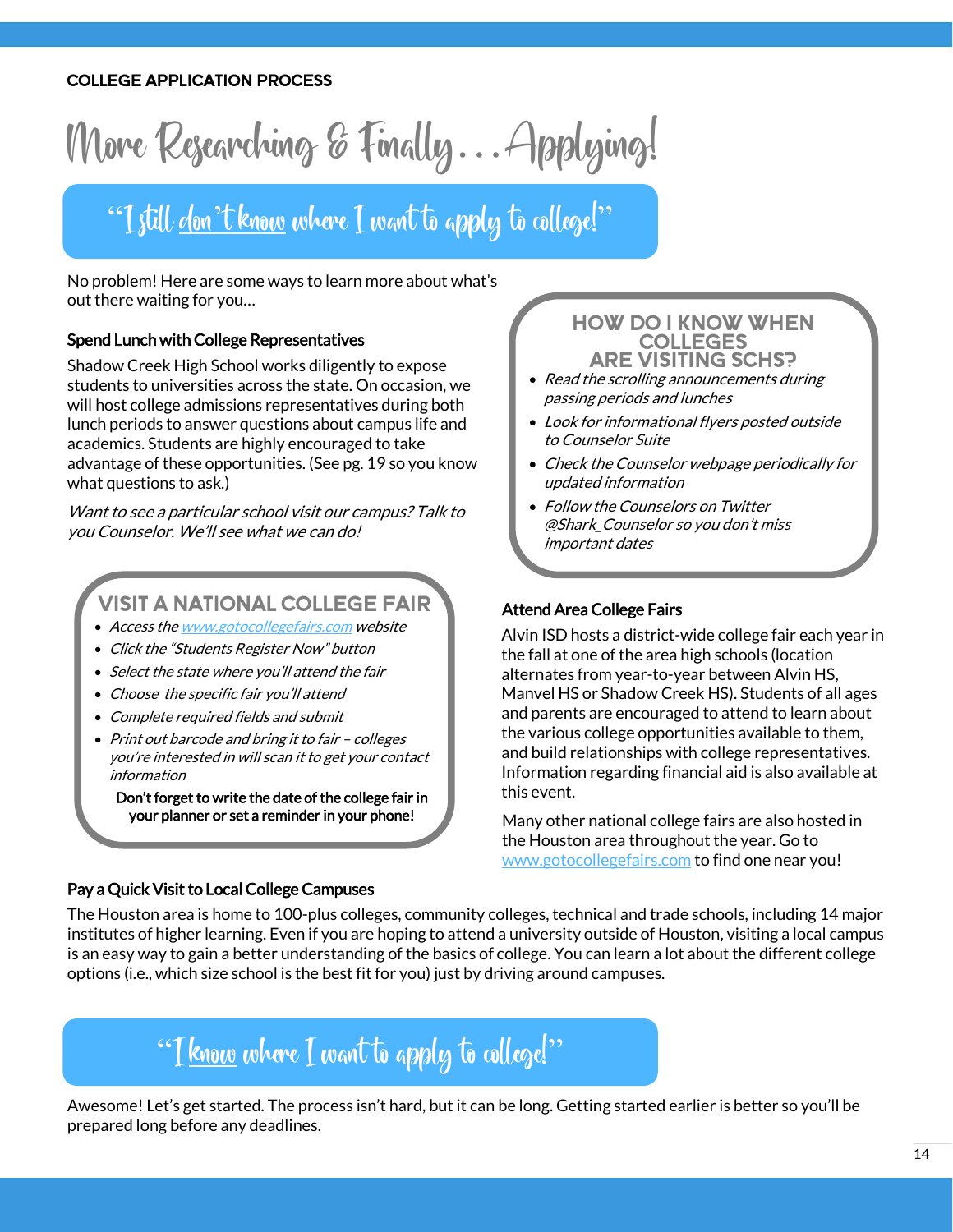Application Options

The two applications listed below are important ones to know because most 4-year colleges/universities in Texas accept them. However, there are always exceptions. Be sure to check specific college websites for other and additional application requirements.

# APPLY TEXAS

Apply Texas will help you apply for admission to any Texas public university, as well as participating community and private colleges. On this centralized site, you will also be able to submit application essays, apply for scholarships from participating universities, and search for general and university specific information. BONUS: You can also copy a submitted application to another institution so you don't have to repeat the process.

- 1. Go t[o www.applytexas.org](http://www.applytexas.org/) website.
- 2. Use the "Sample Application" as a preview.
- 3. Get started be sure to READ EACH SECTION carefully!

# COMMON APPLICATION

This application is used by almost 700 colleges and universities across the country, including public, private, large, small, secular, and religious schools. Colleges request a large amount of information from applicants; the Common Application (Common App) simplifies the process by collecting much of that information all in one place.

- 1. Go t[o www.commonapp.org](http://www.commonapp.org/) and click on "Members" to find out which schools utilize this application and to familiarize yourself with the application.
- 2. When you're ready, create an account, add schools to your list and start your application.

Information you'll Need to Complete ANY **APPLICATION** 

- $\Box$  High school transcript (request instructions on pg. 16)
- $\Box$  A list of your extracurricular activities both inside and outside of school (i.e. academic résumé)
- $\Box$  Test scores and test dates from your college entrance exams
- $\Box$  Parent/legal guardian information (educational background, occupational information, employer information, etc.)

### What is the difference between Apply Texas and Common App?

The one main difference between the two applications is which schools use them. Of course, this is a huge difference, but apart from this, the sets of applications are pretty similar in terms of required documents. One catch is that since Apply Texas is a different system than Common App, if you plan on applying to both Texas schools and other schools, you'll have to submit both an *Apply Texas* and a *Common App* application, along with letters of recommendation, test scores, and transcripts to both.

### Which schools use *Apply Texas*?

Most schools located in Texas, public or private, use Apply Texas, but Rice University is a notable exception, as it uses the *Common App*.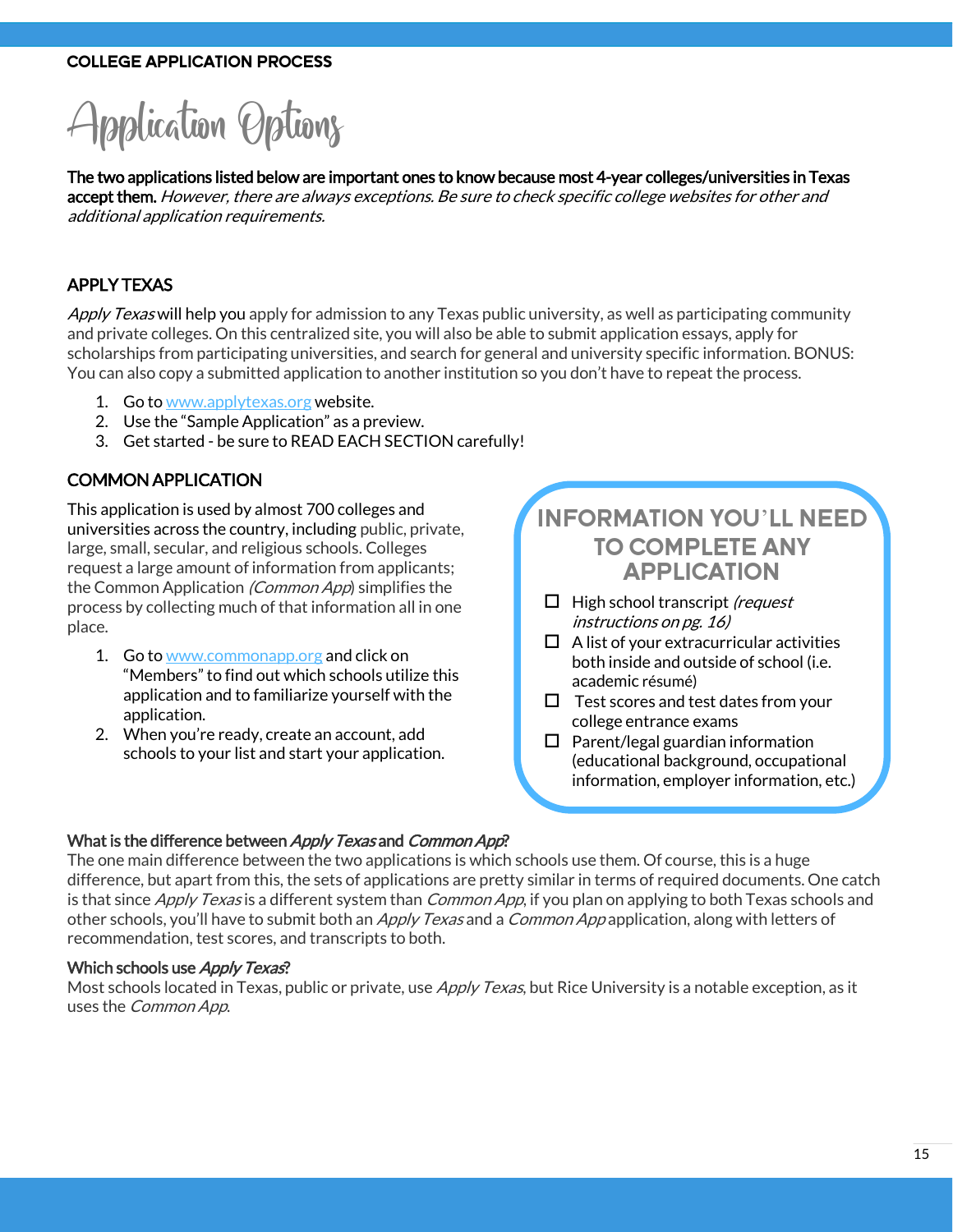Strategies for Success

Applying to college is a big job, but you can make it easier by breaking it down into a series of small steps. While the paperwork itself will require careful management, the creative energy that must be given to develop compelling information about yourself can be all-consuming. But don't fret. Your counselor is here to help!

During the first weeks of your senior year, counselors will meet with you to answer questions you may have about the application process. We'll also review the important information you must collect, like your high school transcript and letters of recommendation. (Parents - We'll host a parent night to share the same information with you.)

Until then, you need to spend your time getting organized, finalizing your list of college choices (3-5 is ideal and won't break the bank in application fees!), and making note of important application deadlines - from the college and high school side. Colleges rarely make exceptions for late applications, and the Registrar requires 10 school days to process your transcript request.

# IMPORTANT REMINDERS

- Complete your own application. You are the one applying to college. (But ask someone to proofread your application before hitting the 'submit' button!)
- Fill out the application completely; do not leave questions blank.
- Avoid missing important due dates by making a list of schools and their deadlines. (See pg. 17 for help with this.) Set an alert on your phone to remind you about approaching important dates!
- Use a professional or appropriate email address. Colleges will notic[e ImtheGOAT@yahoo.com](mailto:ImtheGOAT@yahoo.com) ...but for all the wrong reasons.
- Save, save, save. Sure, online applications often auto-save when you move on to another page, but that isn't something you should count on. Hit the 'save' button every time you add information.
- Don't forget to have your test scores sent directly from ACT/SAT.
- Avoid abbreviations (like info. for information or NHS for National Honor Society). Your application should sound like you – but a professional version of yourself.
- Always 'print preview' your application before submitting. You'll see what the colleges will see (and what needs to be fixed)!
- Remember to write a thank you note afterward to those individuals who wrote letters of recommendation on your behalf. A little kindness goes a long way!

Confused? Questions? Stop by the Counseling Suite and we will help!

### REQUESTING OFFICIAL TRANSCRIPTS

To have a transcript sent to the college or training program you're applying to, you will need fill out the online request form [\(https://www.alvinisd.net/Page/36615](https://www.alvinisd.net/Page/36615)). Remember, the Registrar requires 3-5 school days to process your transcript request so plan accordingly!

#### In a nutshell, here's how you apply for college:

- $\Box$  Take college entrance exam (SAT, ACT, TSI); ensure scores are sent to school directly from testing company
- $\Box$  Submit request for official high school transcript will be uploaded directly to your college application
- $\Box$  Ask early for letters of recommendation early *(Advice on whom to ask on pg. 20.)*
- $\Box$  Complete the application and submit to university/college; pay any application fees
- $\Box$  Meet all deadlines; the college application process makes exceptions for no one!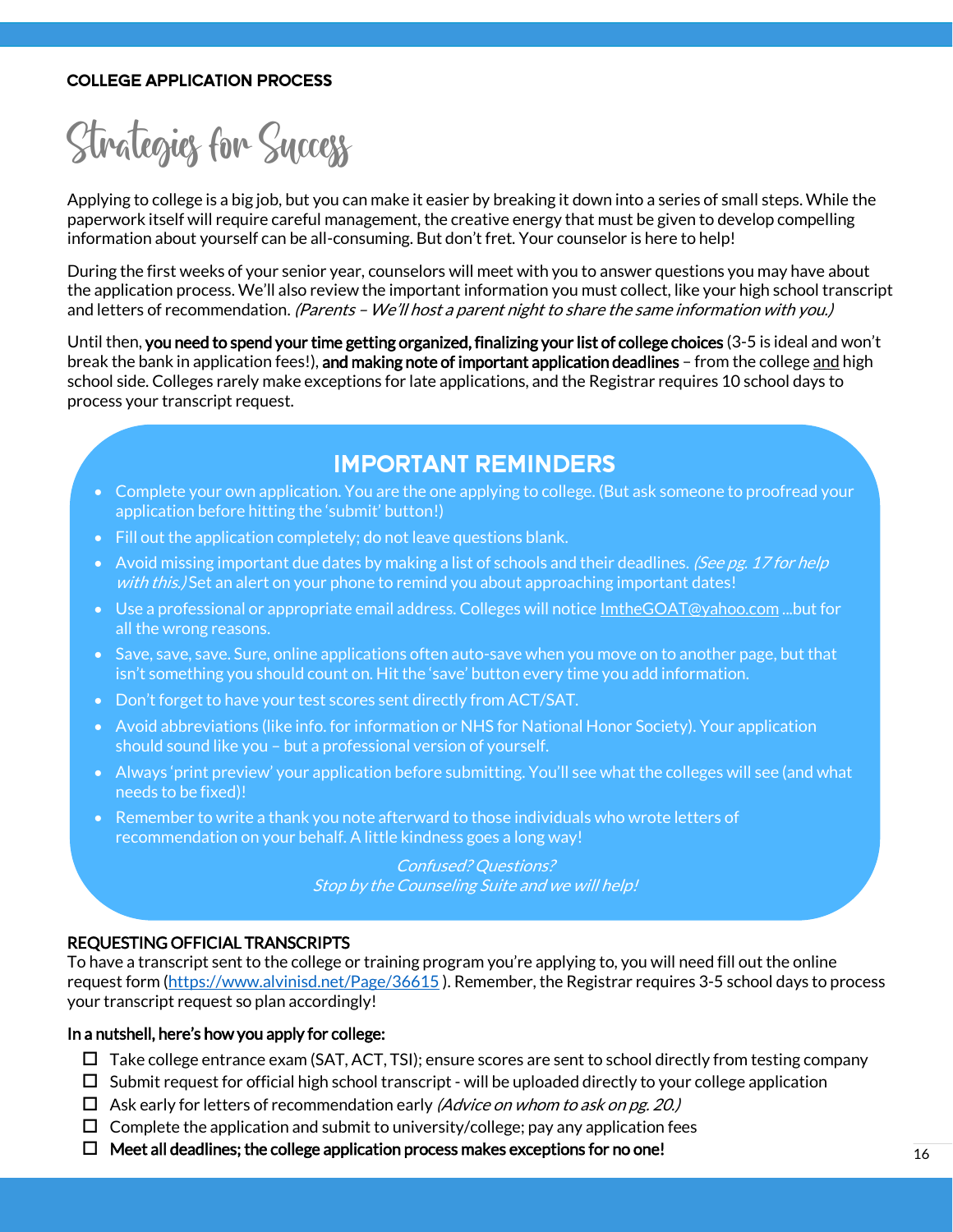Organizing Your Top Choices

Narrow your DREAM/MATCH/SAFE list (from Junior year checklist) down to 3-5 colleges. List the important details of the admission requirements for your top choices here.

## ADMISSION REQUIREMENTS

| College Name       |  |  |
|--------------------|--|--|
| Website            |  |  |
| Deadline to Apply* |  |  |
| Average GPA        |  |  |
| Average ACT Score  |  |  |
| Average SAT Score  |  |  |

\*Deadlines may differ depending on the Admissions Plan you choose. Pay attention to all dates!

| Early Decision - An admission decision is made as early as December of senior year. There's a catch! An early<br>decision plan is <i>binding</i> -if you're accepted, you agree to attend the college & withdraw all other applications.<br>Early Action - Admission decisions are made earlier than a regular application due date, but are non-binding. | DNISSION |
|-----------------------------------------------------------------------------------------------------------------------------------------------------------------------------------------------------------------------------------------------------------------------------------------------------------------------------------------------------------|----------|
| <b>Rolling Admissions -</b> Admission decisions are made as applications are received instead of waiting until after a<br>particular deadline.                                                                                                                                                                                                            |          |
| Regular Admissions - No admission decisions are made until after the set deadline.                                                                                                                                                                                                                                                                        |          |

Once you've decided which college(s) to apply to, use this chart to keep track of important dates in the application process.

# APPLICATION REQUIREMENTS

| <b>College Name</b>                       |  |  |
|-------------------------------------------|--|--|
| Submit application                        |  |  |
| Pay application fee <sup>t</sup>          |  |  |
| Submit test scores                        |  |  |
| Request official<br>transcript            |  |  |
| Counselor<br>recommendation <sup>tt</sup> |  |  |
| Teacher<br>recommendation <sup>tt</sup>   |  |  |

 $<sup>$\dagger$</sup>$ Not every college requires an application fee</sup>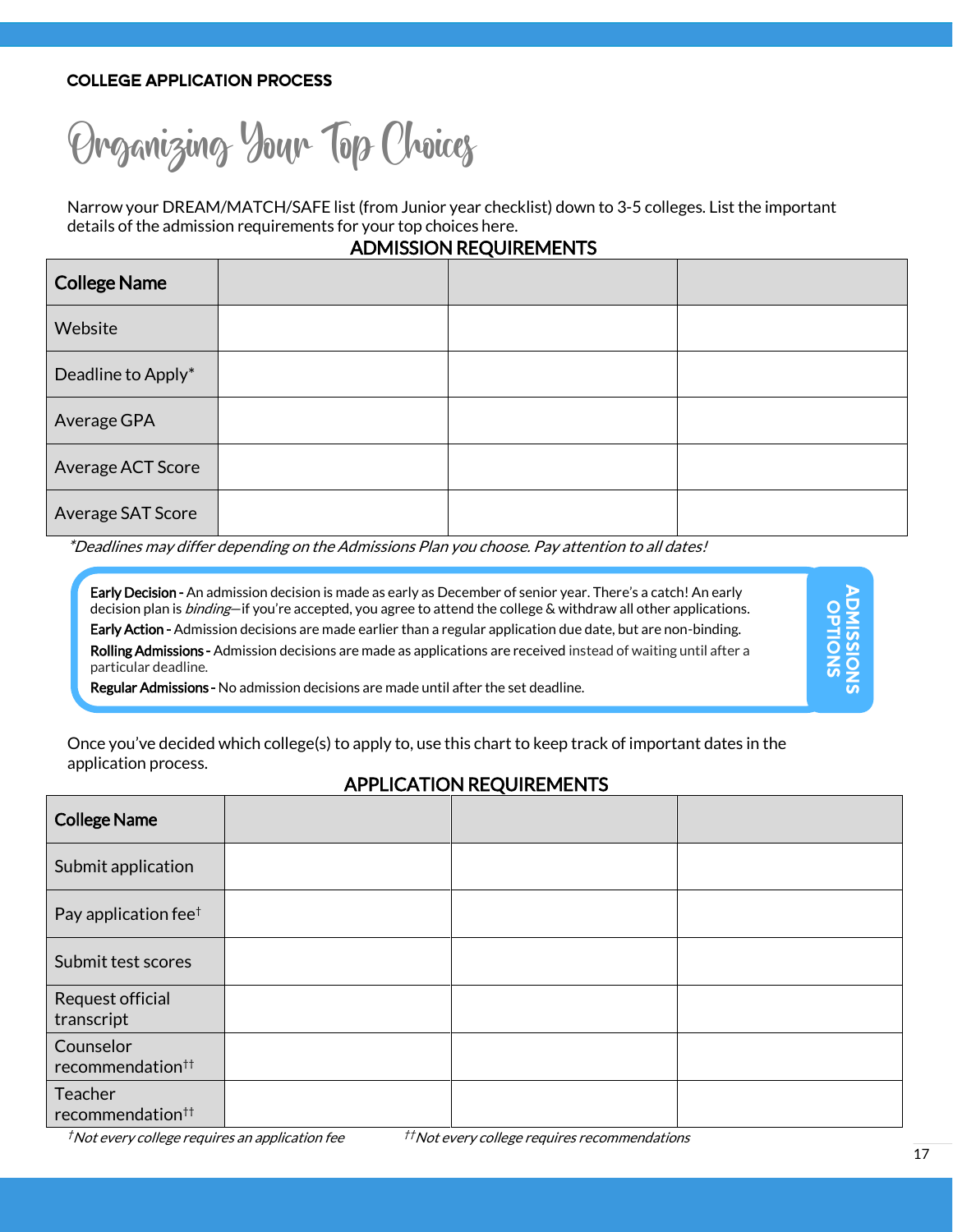Official Campus Visits

Being on a college campus, even for a few hours, can tell you a lot about the college and how well you might fit in at that institution. Below are some tips for how to get the most out of visiting college campuses.

## PLAN AHEAD

- While it is tempting to visit only the most prestigious schools on your list, you should make sure you visit colleges that are within the realm of possibility for you.
- Good times to visit:
	- Any school breaks you may have during 11th and 12th grade
	- Summer before senior year remember that campuses may not seem lively over the summer because the student body is not there. Try not to let this sway your opinion.
- Visit the admissions office website to look at different opportunities for prospective students.

#### WHILE YOU'RE THERE

- Campus Tours/Information Sessions Take in the scenery on a tour while you gather important campusspecific information.
- Class Visits/Overnight Visits Check with the admissions office to see if you can sit in on a class or two, or even stay overnight in the dorm with a student host. Great way to experience what college life is all about!
- Meetings with College Staff Learn more about your major, the school's academic expectations and even talk money. Set up a meeting with someone in the specific academic department, a professor or the even the financial aid office to get your questions answered. Make arrangements in advance.

#### OTHER HELPFUL HINTS

- Don't be overly influenced by your tour guide. These students love their college and are trained by the admissions office to be honest, but to say positive things about the school. Their view may not be the most objective.
- Pay close attention and ask questions of the tour guide. Why did you choose College X? What do you like best about the college? What do you like least? What courses have you enjoyed the most and why? What are the big issues on campus right now?
- Things to consider and observe while you are on tour: The appearance of the campus; student dress casual or sophisticated; friendliness of the community; hot topics – pick up a student newspaper to see what's happening on campus; how are students getting around campus; library; residential options; amenities; access to computers; food.
- Dress neatly. Do not wear tattered jeans, cut-offs, tank tops or sweatshirts you will look irresponsible. WEAR COMFORTABLE SHOES. You walk a lot when you visit a college campus.
- Scan the bulletin boards around campus. Bulletin boards show what is really happening on campus on a daily basis. Everything will be there – plays, parties, where to buy used textbooks, etc. They'll also indicate what the students do on the weekends.
- Take notes or keep a notebook. Since you will probably visit many campuses, it's easy to forget the good and bad points of each, particularly if it comes down to a choice between two alternatives. (Keep reading for a list of suggested questions and a place to write your notes.)
- Notice these off-campus options while visiting: Grocery stores, on and off campus medical/health facilities, nearest mall, movie theatre, restaurants, religious institutions and public transportation.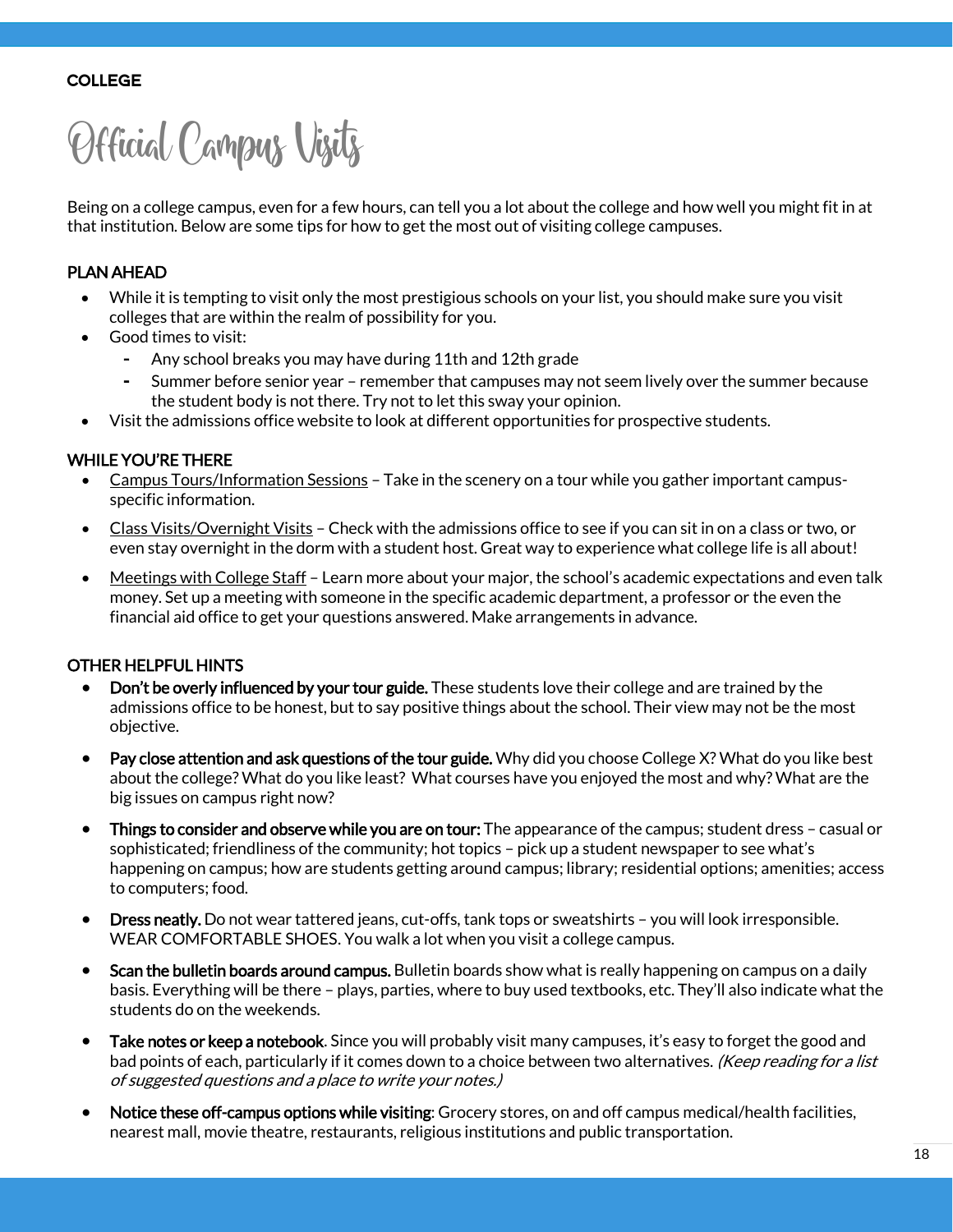Questions to Ask Campus Representatives

Whether you meet them at a college fair or on a campus visit, college representatives genuinely enjoy talking to high school students and answering questions about their college. The following questions will get you thinking.

| ollegr |
|--------|
|        |

College: \_\_\_\_\_\_\_\_\_\_\_\_\_\_\_\_\_\_\_\_\_\_\_\_\_\_\_\_\_\_\_\_\_\_\_\_\_\_\_\_\_\_\_\_\_\_\_\_\_\_\_\_\_\_\_\_\_\_\_ City, State: \_\_\_\_\_\_\_\_\_\_\_\_\_\_\_\_\_\_\_\_\_\_\_\_\_\_\_\_\_\_\_\_\_\_\_

| <b>CAMPUS</b>                                                                                                             |        |
|---------------------------------------------------------------------------------------------------------------------------|--------|
| What makes your college unique?                                                                                           | NOTFS: |
| What are the housing options for freshmen? (Where you live affects how<br>much college will cost.) Is housing guaranteed? |        |
| What activities and services do you have specifically for freshmen to help<br>with the transition into college?           |        |
| What's the security like on campus?                                                                                       |        |
| Are there opportunities for internships?                                                                                  |        |
| Is there job placement help for graduates?                                                                                |        |

| <b>ACADEMIC</b>                                                                                        |        |
|--------------------------------------------------------------------------------------------------------|--------|
| What academic programs are most popular on your campus?                                                | NOTFS: |
| Does your school give credit for AP tests and/or dual credit courses?                                  |        |
| Will this school accept transfer credits if I start out at a 2-year community<br>or technical college? |        |
| How would you describe the academic pressure and workload on your<br>campus?                           |        |

| <b>SOCIAL LIFE</b>                                                |        |
|-------------------------------------------------------------------|--------|
| Are fraternities and sororities a big part of campus life?        | NOTFS: |
| What's the surrounding area like? Is it easy to get around?       |        |
| What types of extracurricular activities does your college offer? |        |
| What do students do for fun? What do students do on the weekends? |        |

| <b>OVERALL IMPRESSIONS</b>              |
|-----------------------------------------|
| On a scale of 1-10, this school scores: |
| OTHER THOUGHTS:                         |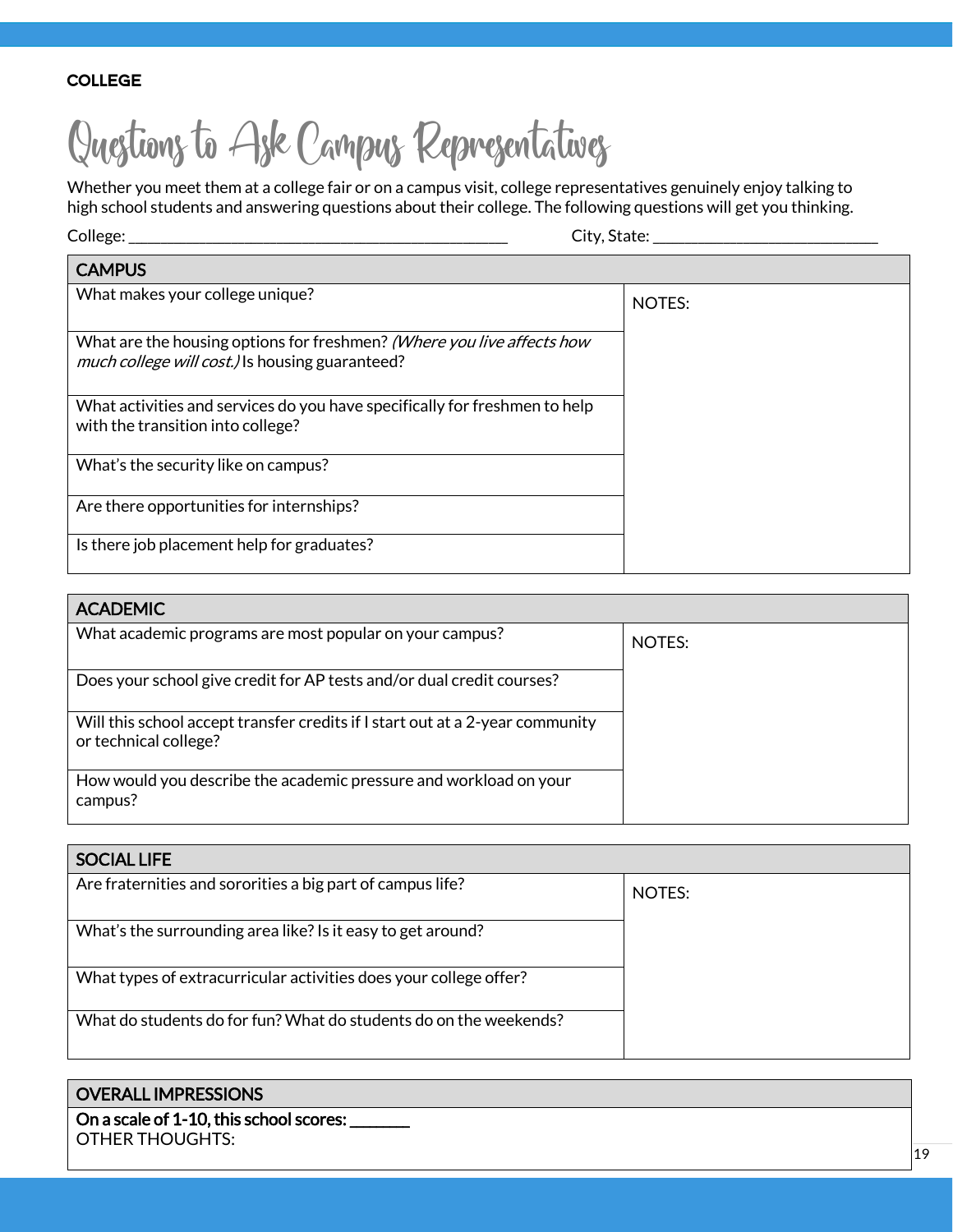# COLLEGE/MILITARY/WORKFORCE

Letters of Recommendation

Letters of recommendation are usually required when applying to colleges and/or scholarships. You will want to choose someone who knows you well and has time to write about who you are as a student and an individual.

Here are some tips for choosing and asking people to write letters of recommendation:

# ASK SOMEONE WHO KNOWS YOU WELL

Along with your college essay, your letters of recommendation should help **personalize your application and tell a** story about who you are as a student and person. A good recommendation letter can speak to your academic potential, character traits, and personality, as well as about how you've connected with others in the school community over the past few years. For these reasons, you should choose someone who knows you well and can give specific anecdotes about you.

# ASK EARLY

Don't wait until the last minute. Many teachers are flooded with requests when school starts and requests increase as admissions deadlines loom closer. If you don't want a quickly authored letter, then you need to ask early - a good rule of thumb is at least 2 weeks in advance. (Some teachers may need more time; check with them personally!) This gives your recommender plenty of time to reflect on your accomplishments and compose a letter that shows you in the best possible light. A gentle reminder to your

recommender just prior to the deadline is also appropriate if needed.

# ASK PERSONALLY

You should ask for your letter of recommendation face to face. Requesting this important letter solely over email could be interpreted as impersonal, distant, and less mature; an impression you don't want to make in the mind of a recommender. Also be mindful of the right time to ask. Find time during a free period, after school, or whenever the teacher has time to meet, not during class. While it can feel scary and vulnerable to ask a teacher for this favor, remember that teachers expect this. Phrasing your request simply and directly is best.

# PROVIDE ALL NECESSARY MATERIALS AND INFORMATION

I really enjoyed your class. I've learned a lot from you and feel like you've gotten to know me well. I'm applying to College X and would be really flattered if you could write me a strong letter of recommendation for my application(s).

> – Confident Senior requesting a letter

Be sure to bring your **academic résumé and completed senior profile** (p. 21 and online). These documents will help your teacher add further dimension to your recommendation, as well as help differentiate you from other students they're writing about. Perhaps more importantly, your teachers also need to know the **logistics for your** letters. When are your college deadlines? How do they submit the letter of rec? Typically, writers upload their recommendations through the application systems, but you'll want to make sure that's what's best in your case,

# WAIVE YOUR RIGHT TO READ THE LETTER

Federal law grants you access to your letters of recommendation, but many forms ask you to waive the right to read the letters. It is highly recommended that you do this, thereby allowing your recommender to be candid about who you are. Studies have shown that **confidential letters carry far more weight** with admissions committees. If you fear the letter writer might not do justice to your achievements or might include negative information — well, that's a good sign you should not be asking that person for a letter of recommendation.

### SAY THANK YOU

Be sure to follow up with anyone who helped you out with the college admissions process, especially those who wrote letters of recommendation. A **personal thank-you note or kind gesture** can be a nice way to show gratitude for teachers and others who took the time to write about why you should be accepted into college. Plus, your teachers will want to know the outcome so this could be a fun way to share your final decision with them.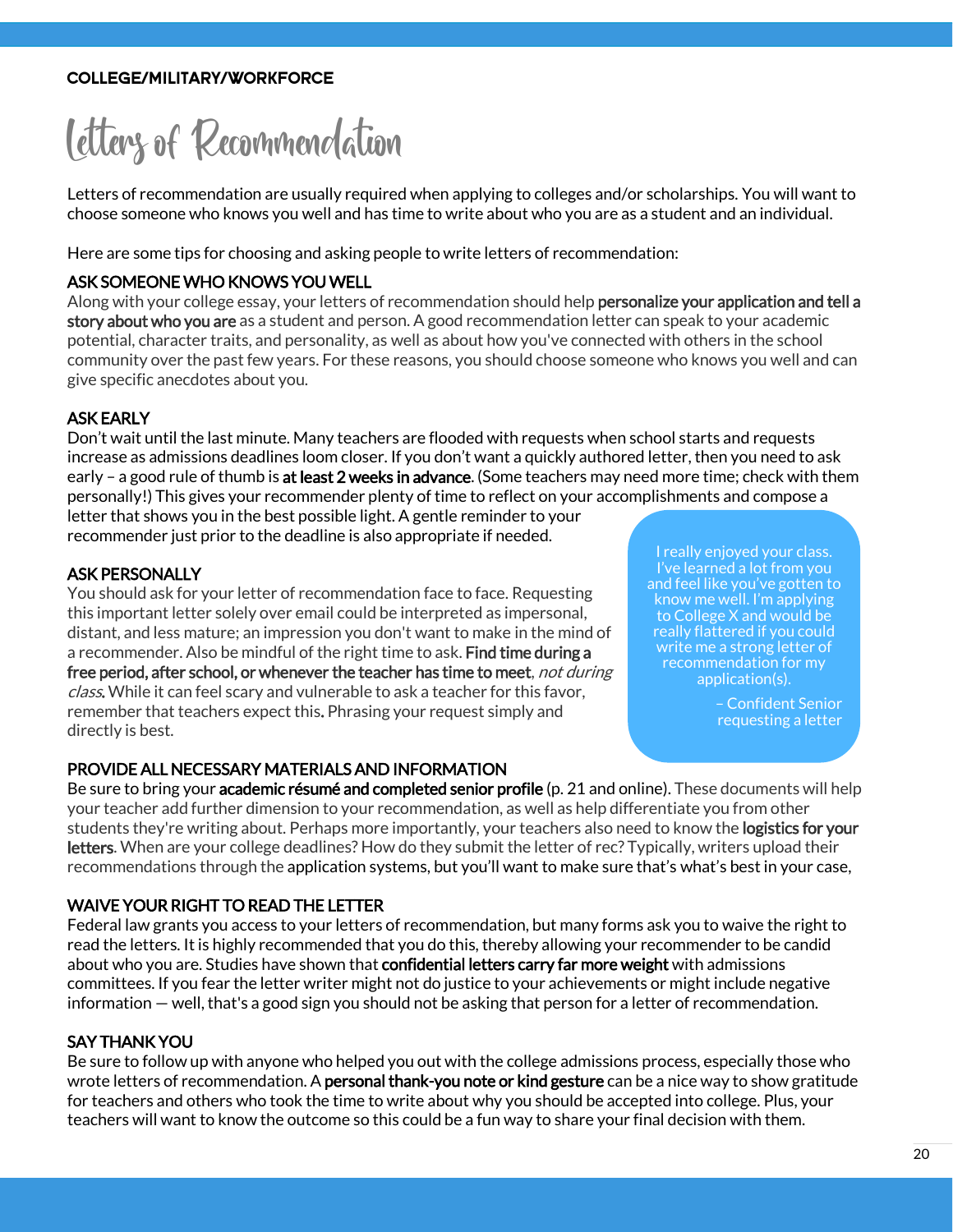# SHADOW CREEK HIGH SCHOOL SENIOR PROFILE PAGE

Use this form to tell your selected recommenders a little more about yourself. You'll want to share the document and your high school résumé with anyone writing a letter of recommendation for you.

| <b>Student Name:</b>             |                               | ID# |  |
|----------------------------------|-------------------------------|-----|--|
| Your Email:                      | Your Phone #:                 |     |  |
| Current GPA:                     | <b>Current Class Rank:</b>    |     |  |
| Highest SAT (if taken):          | Highest ACT (if taken):       |     |  |
| Are you a Dual Degree Candidate? | No <sub>1</sub><br>Yes $\Box$ |     |  |

List ALL known deadlines: (Colleges, scholarships, internships, etc.) What are you most proud of? Besides your grades/academics, what else are you known for or want to be known for? What are your personal strengths? In which areas have you noticed the most growth since you have been in high school? What has been your favorite subject? Why? If you have completed an internship, volunteered or worked, what did you gain from this experience? What has been your greatest academic or personal challenge? How did you overcome the problem?

What is your passion or hobby? What role might it play in your future?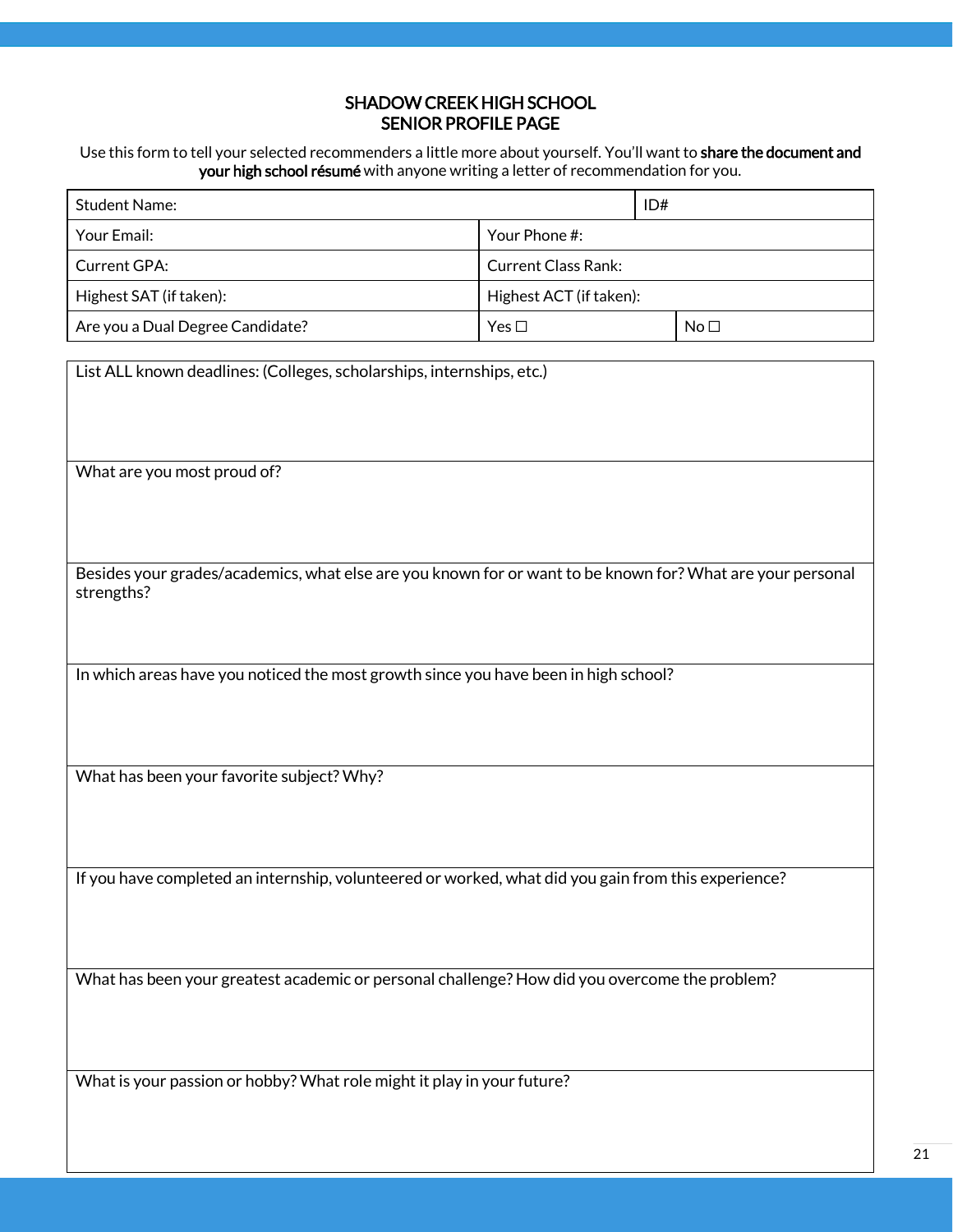What college majors are you considering? Why?

What do you feel is the ideal college environment for you? (Size, location, social climate, quality of life, etc.) Why?

What are your current career goals? What do you hope to accomplish?

In reviewing your transcript, have there been any extenuating circumstances that may have affected your grades or school performance?

Do you have words you live by, a personal motto or quote that means a lot to you? Explain its meaning to you. (If not, leave blank.)

Choose 2-4 traits/adjectives in which you excel. These traits are your most distinguishing or admirable qualities. Write a few sentences giving examples of how you exhibit that particular trait.

Examples: Intelligent, competitive, self-confident, responsible, creative, humble, organized, resilient, has initiative, commitment to service, ability to handle conflict, leader, strong vocational skills, imagination, goal achievement, flexible, strong interpersonal skills. YOU CAN ADD OTHER TRAITS or ADJECTIVES.

| Trait 1: | Trait 3: |
|----------|----------|
| Example: | Example: |
|          |          |
|          |          |
| Trait 2: | Trait 4: |
| Example: | Example: |
|          |          |
|          |          |

Self-Summary:

What do you think makes you stand out from your peers? Why should a college/university select you to be in their freshman class? Think about your potential regarding academic and personal qualities (Character, maturity, integrity, values, special talents, etc.)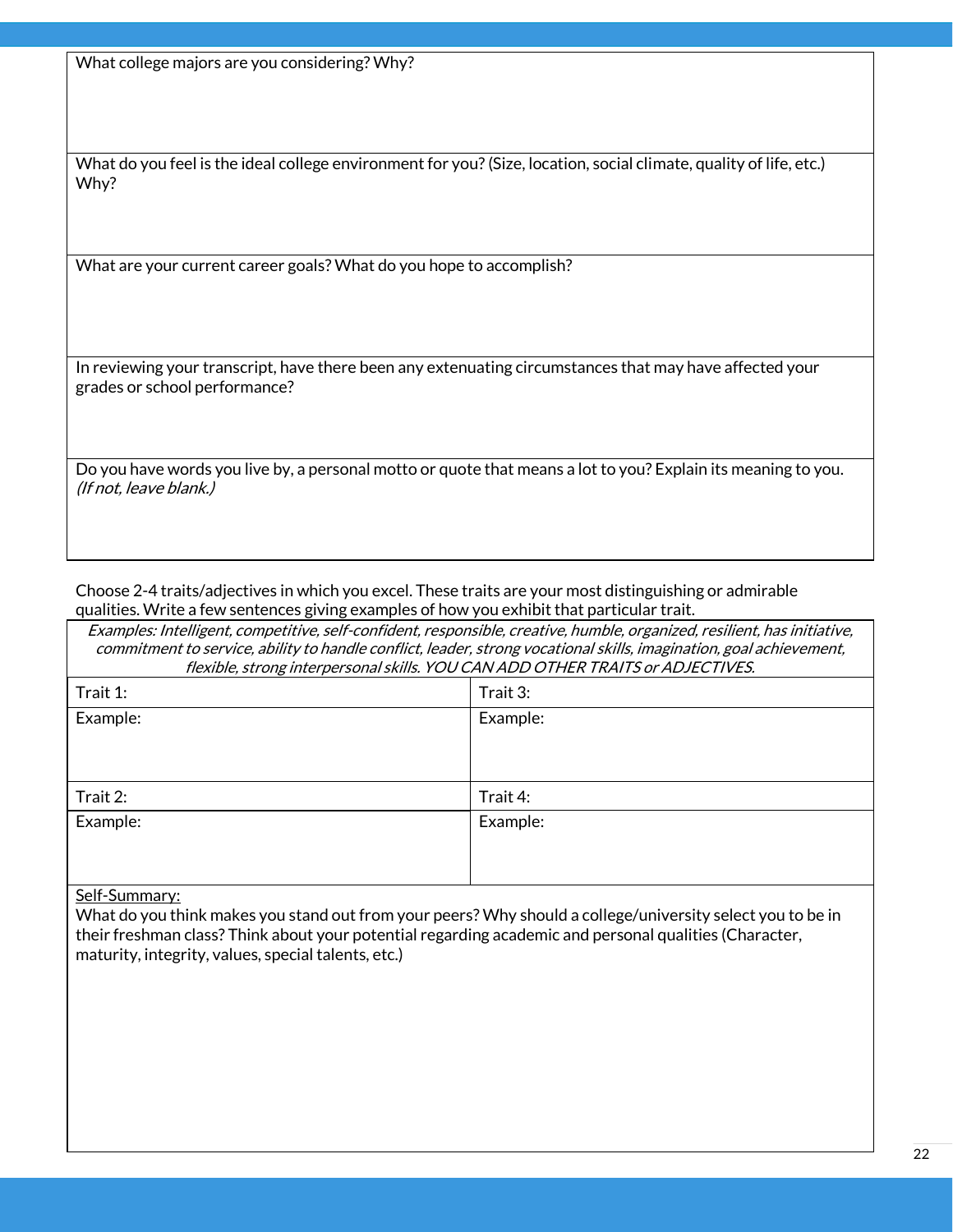Introduction to Scholarships

Scholarships are the most talked about form of financial aid. Colleges often provide the most financial support, but scholarships can also be awarded on the local, state and national levels.

### LOCAL SCHOLARSHIPS

Local scholarship providers like to see people from their community succeed so they offer financial rewards only to residents of a particular geographic region. Since the number of students who qualify is limited based on location, the chances of winning local scholarships are often greater than winning those at the national level. This can make local scholarships an attractive and easy option for funding your education.

A complete list of local scholarships is published each October on the Alvin ISD College and Career Center webpage. Packets include detailed information about each scholarship, instructions for applying and important deadlines. Students should evaluate their academic credentials, talents, and school and community involvement carefully to determine which scholarships to apply for. In order to be considered for local scholarships, students must meet all eligibility requirements and posted deadlines.

Scholarship recipients will be announced in the spring at the SCHS Senior Awards Program.

#### State Scholarships

l

Almost every state has a scholarship program for residents; awards are usually limited to students who will attend college in that same state.

#### National Scholarships

There are lots of national scholarships to choose from – whether you were raised by a single mom, have strong religious convictions, a passion for thinking "green" or love to dance, chances are there is at least one scholarship out there that for you! – but all are open to people across the country, so expect lots of competition.

#### College Scholarships

Scholarships given by colleges are the most common form of financial aid. Check out a college's website, catalog and financial aid materials for information on the available scholarships. Awards can be offered on a university-wide basis or within a particular college or major.

Need help searching for national and state scholarships? Visit the SCHS Counselor webpage > Scholarships tab at <http://www.alvinisd.net/Page/30551>

# Common Categories of Scholarships

Academic Scholarships – Eligibility criteria is usually based on grade point average, class rank, and test scores. In addition, scholarship committees often look for involvement in school, community, and volunteer activities.

Athletic Scholarships – Outstanding athletes are often offered large scholarships but there are a limited number of these scholarships and competition is very tough.

Talent Scholarships (music, drama, art, dance, etc.) - In order to receive this type of scholarship, the student needs to be truly outstanding because like athletics, competition is tough.

Minority Scholarships – Many colleges offer these scholarships in order to attract qualified minority students to their campuses. Interested students should ask colleges they are considering for information about campus scholarships in this area.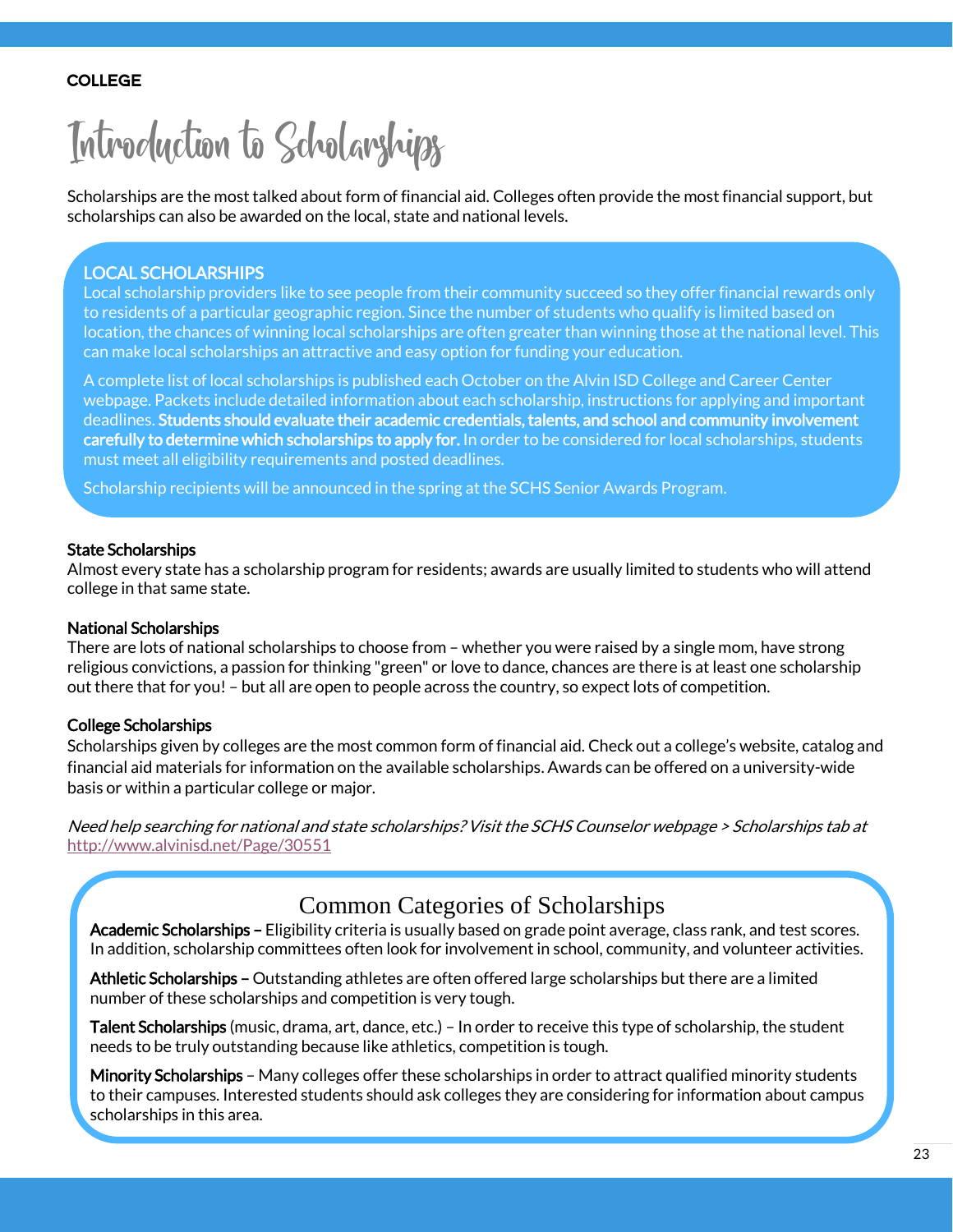Financial Aid: The Basics

The majority of financial aid is based on demonstrated financial need. Financial aid is awarded by the college you choose to attend, and may include a combination of the following:

Scholarships and Grants – Money that does not have to be repaid (Note: not all scholarships/grants are created equal. Some are given as a "one-time" gift, while others are renewable if students meet certain criteria.)

Loans – Money that can be borrowed by students and/or parents (Note: not all loans are created equal. Some loans are subsidized by federal or state programs, which can reduce the interest rate and/or defer payments for a length of time. Compare the total costs of each loan.)

Work-Study – School-based job or work as a type of financial aid *(Note: not all work-study is created equal. A job* in the food service may pay the same as assisting in a laboratory, but students should consider that work on campus could provide career-related experiences.)

Other – Additional opportunities to supplement educational finances; for example, participation in the military, ROTC, AmeriCorps, and other programs can provide funds or forgiveness of educational loans. (Note: Many of these "other" sources will provide financial assistance… but there could be obligations. It is always important to read the fine print!)

### FREE APPLICATION FOR FEDERAL STUDENT AID (FAFSA)

All colleges and universities require that you file the FAFSA in order to be considered for financial aid. Completing the FAFSA is also now a requirement for HS graduation. You can begin filing your FAFSA after October 1. Each college and university has a different deadline, so contact the school to find out their exact date. The FAFSA can be found by visiting [www.fafsa.ed.gov.](http://www.fafsa.ed.gov/)

### Before Beginning your FAFSA

- Gather the documents you need. Start with your Social Security number, driver's license, and your parents' income tax return, bank statements and investment records.
- Print a FAFSA on the Web worksheet. Write in your answers and gather your parent(s) information then transfer the data to FAFSA on the Web.
- Note important deadlines.

Want to learn more about FAFSA before applying? Go to [https://studentaid.ed.gov.](https://studentaid.ed.gov/)

#### **RESOURCES**

The US Department of Education offers families an online tool to estimate their expected family contribution (EFC) before filing an official FAFSA. The FAFSA4caster takes about 30 minutes and can be completed at any time. You can find this resource at [www.fafsa4caster.ed.gov.](http://www.fafsa4caster.ed.gov/)

Counselors at Shadow Creek High School will be hosting an informational night for parents in the fall about FAFSA and the financial aid process. Please be sure to check the SCHS website and Counselor webpage at the beginning of the school year for meeting details.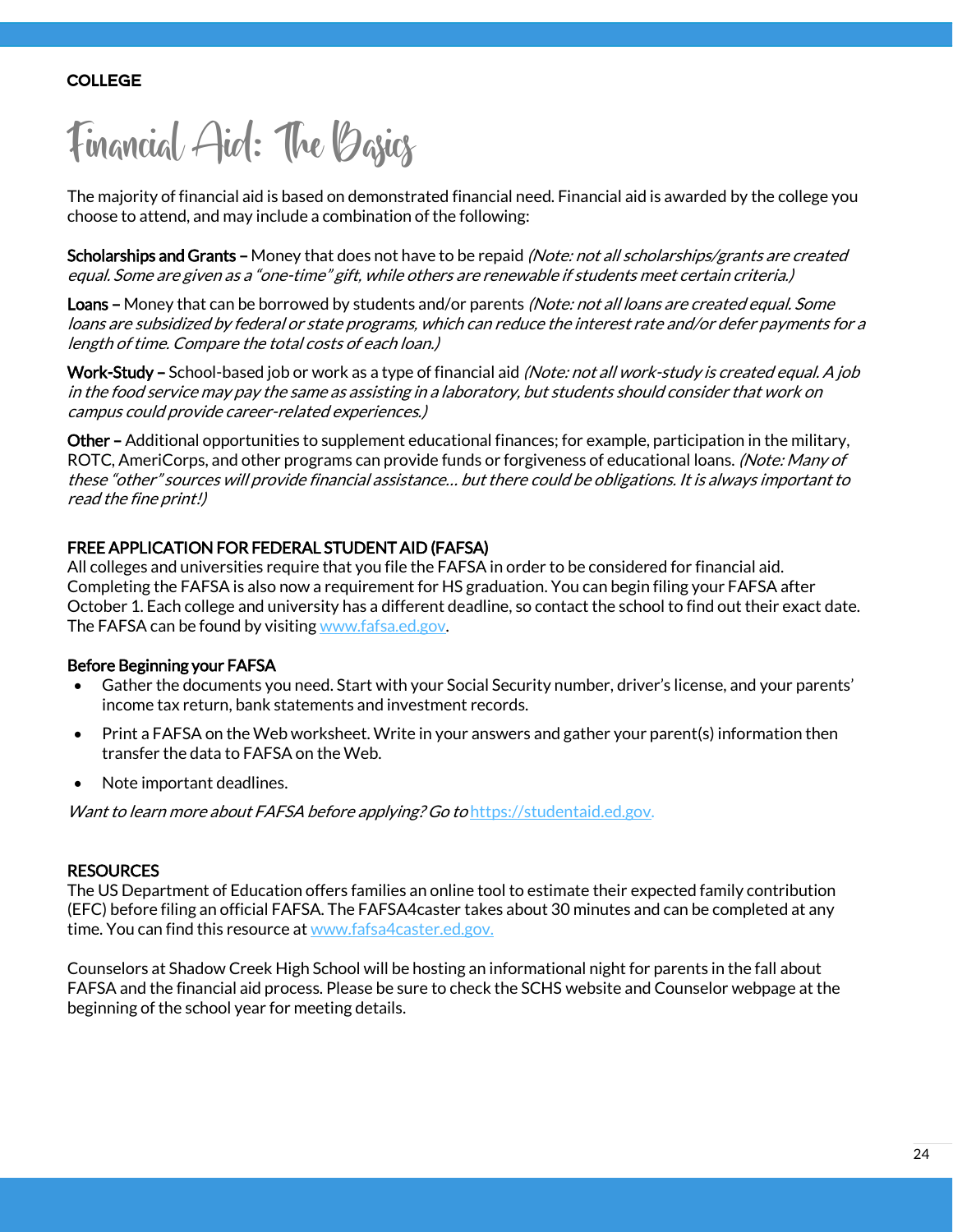# MILITARY

# Military Service Information

The Military is comprised of 12 branches: five Active Duty and seven part-time duty.

|                                                 | <b>SERVICE</b>                                        | <b>OFFICIAL SERVICE WEBSITE</b>                 | <b>PHONE NUMBER</b>           |
|-------------------------------------------------|-------------------------------------------------------|-------------------------------------------------|-------------------------------|
|                                                 | Army                                                  | www.goarmy.com                                  | 800-550-ARMY                  |
|                                                 | Marine Corps                                          | www.marines.com                                 | 800-MARINES                   |
| CTIVE DUT<br>(Full Time)                        | Navy                                                  | www.navy.com                                    | 800-USA-NAVY                  |
|                                                 | Air Force                                             | www.airforce.com                                | 800-423-USAF                  |
|                                                 | Coast Guard                                           | www.gocoastguard.com                            | 800-424-8883                  |
|                                                 | <b>Army Reserve</b><br><b>Army National Guard</b>     | www.goarmy.com/reserve<br>www.nationalguard.com | 888-550-ARMY<br>800-GO-GUARD  |
|                                                 | Marine Corps Reserve                                  | www.marines.com                                 | 800-255-5082                  |
| NATIONAL GUARD<br>(Part Time)<br><b>RESERVE</b> | Navy Reserve                                          | www.navy.com                                    | 800-USA-USNR                  |
|                                                 | <b>Air Force Reserve</b><br><b>Air National Guard</b> | www.afreserve.com<br>www.goANG.com              | 800-257-1212<br>800-TO-GO-ANG |
|                                                 | <b>Coast Guard Reserve</b>                            | www.gocoastguard.com                            | Local recruiting office       |

# TYPES OF MILITARY SERVICE

Active Duty (Full Time) – As the most time-intensive service commitment, Active Duty is similar to working at a full-time civilian job. After attending boot camp, you will be stationed at a base either domestically or overseas. Active-duty terms typically last two to six year.

Reserve (Part Time) – Reservists are part-time service members, allowing them time to pursue a civilian career or college education while also serving their country. Members of the Reserve attend boot camp and are required to participate in training drills one weekend a month and a two-week program in the summer.

National Guard (Part Time) – The National Guard consists of the Army National Guard and the Air National Guard. Its main focus is on homeland security and humanitarian relief. In addition to training drills one weekend a month and two weeks per year, these units assist communities in their state during emergencies like storms, floods, fires and other natural disasters.

# GENERAL ENTRANCE REQUIREMENTS

Age - Each branch of the Service has different requirements. Minimum entrance-age requirements are 17 with parental consent or 18 without parental consent. Keep in mind almost all male U.S. citizens, and male aliens living in the U.S., who are 18 through 25, are required to register with the Selective Service.

Physical - Because of the varying physical demands on service members in each branch, physical requirements vary greatly. These differences can vary even within each branch of the Service. Generally speaking, potential service members should be in good physical condition, of appropriate weight and able to pass a standard physical screening prior to entry. For more specific information, please contact a recruiter.

Educational - Success in any branch of the military depends on a good education, and a high school diploma is most desirable. It is very difficult to be considered a serious candidate without either a high school diploma or accepted alternative credential. In any case, staying in school is important for entering the military.

Citizenship - U.S. citizens or Permanent Resident Aliens (people who have an INS I-151/I-551 "Green Card") may join the U.S. Military. Properly documented non-citizens may enlist. However, opportunities may be limited. Contact a recruiter for more advice on a specific situation.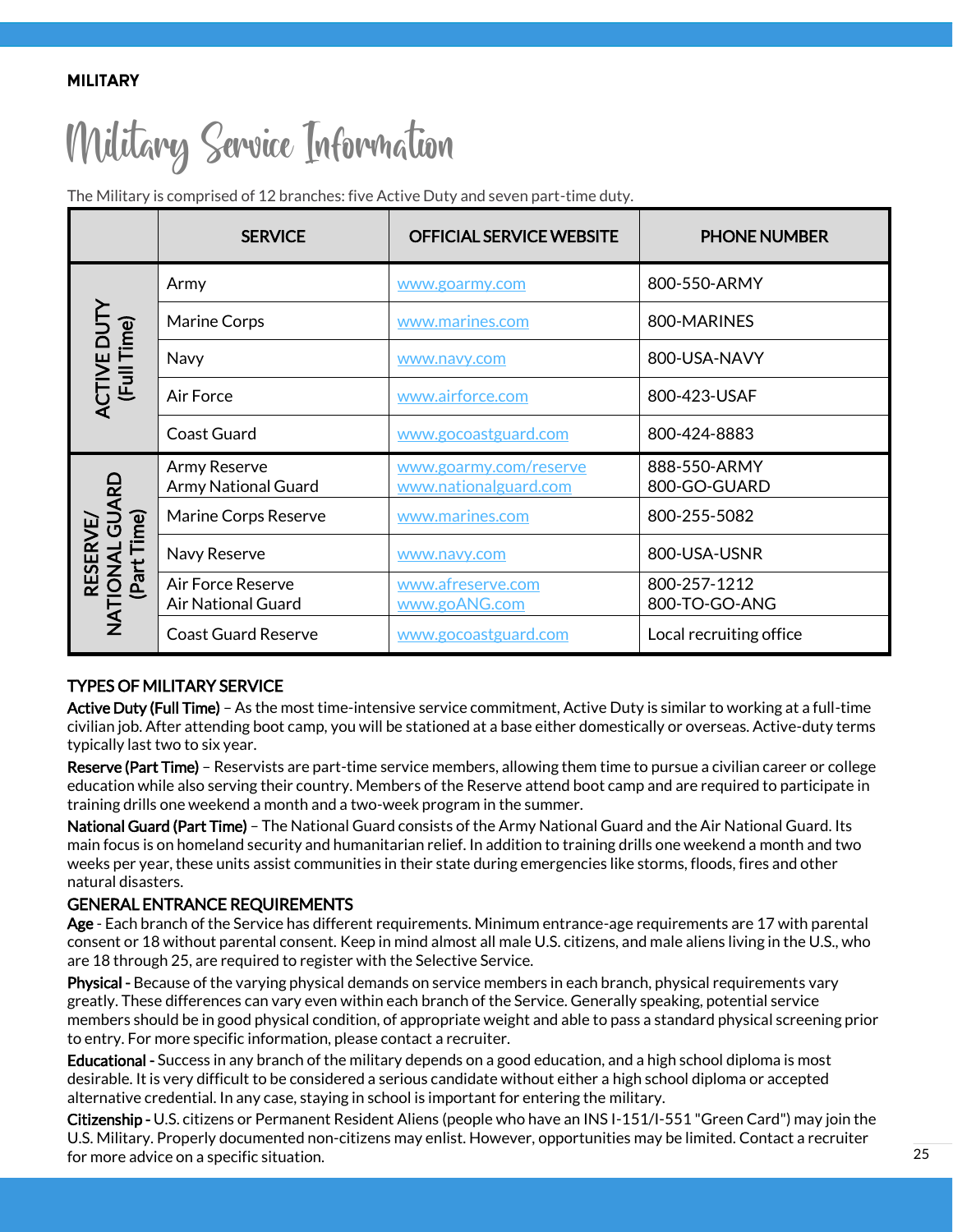#### MILITARY

Things to Know Before Joining the Military

Every year, thousands of Americans consider serving in the military. You can make the military a very rewarding growth experience if you prepare yourself before joining. Here are ten things you need to understand and consider while you prepare to meet with a recruiter:

#### Identify Your Motivation

Before you start this process, ask yourself: Why do I want to join the military? If you have a hard time answering this question, then you need to do some more research. Your motivation to serve in the military should be a calling to join a profession that's greater than you and offers invaluable experiences and skills. Joining just because you have nothing better to do can lead to a miserable experience.

#### Build a Strong Fitness Foundation

Because of the varying physical demands on service members in each branch, physical requirements vary greatly. These differences can vary even within each branch of the Service. Generally speaking, potential service members should be in good physical condition, of appropriate weight and able to pass a standard physical screening prior to entry. For more specific

# Determine Your Path

In the military, as in life, you may be asked to do things you know nothing about, but you'll have to figure it out. You may also have to do things without people telling you to do them. That is called taking initiative, and it's an important component of service in the military. Practice this skill now by researching the different branches of service and determine which one might be the best fit for you. With that information in mind, it's time to talk to a recruiter.

information about height and weight requirements, visit the Military tab on the SCHS Counselor webpage.

#### Find a Recruiter

It is a recruiter's job to address concerns and provide useful information to those interested in serving. Meeting with a recruiter can help you determine what and whether service is the right choice for you. See your SCHS counselor for help locating a local office with recruiters from multiple service branches. Developing specific questions prior to the meeting is an excellent and recommended way to prepare.

#### Know Your Medical Records

It's important to know that some medical conditions can keep you out of the military. Most conditions do not result in permanent disqualification from active service, but they can be red flags. If you have had a medical complication at any time in your life, you need to tell your recruiter. S/he will file the proper paperwork for a medical waiver. Not disclosing this information up front could result in being dishonorably discharged later for fraudulent enlistment.

#### Military Entrance Exam: Armed Services Vocational Aptitude Battery (ASVAB)

The ASVAB is a timed multiple-aptitude test (subject areas include science, mathematics knowledge and reasoning, verbal composite, and electronics, automotive and mechanical information) that measures strengths, weaknesses and potential for future success. Scores can help you determine your career field or military occupation. The better the score, the more opportunities you have. Practice tests and study techniques are highly recommended and can be found online.

#### Expect to Gain Discipline

Life in the military will teach you valuable skills, traits and habits. First and foremost is discipline, which is much more than blind obedience and punishment. It involves placing group goals above your own, being willing to accept orders from higher authority, and carrying out those orders effectively. Before joining the military, acknowledge and address any issues you have dealing with authority for your best chance at success.

#### Be Prepared for Travel and Time Away

Travel is an expected part of active duty military life. Plan on being away from home and family while in training and during deployment; it's part of the job.

#### Continuing Education is Encouraged

Stay Out of Trouble

Every person joining the military is subject to a background check, including your criminal records. Inform your recruiters of any issues or arrests you may have had in the past; you could be granted a waiver depending on the charges. There is no penalty for talking about your past, but an omission on your part may be detrimental to progressing further.

The military offers a tremendous array of education benefits that can be used while you are on active duty or after you leave the service. From financial aid and college funds to programs that convert military training into college credit, continuing your education after high school is possible in the military.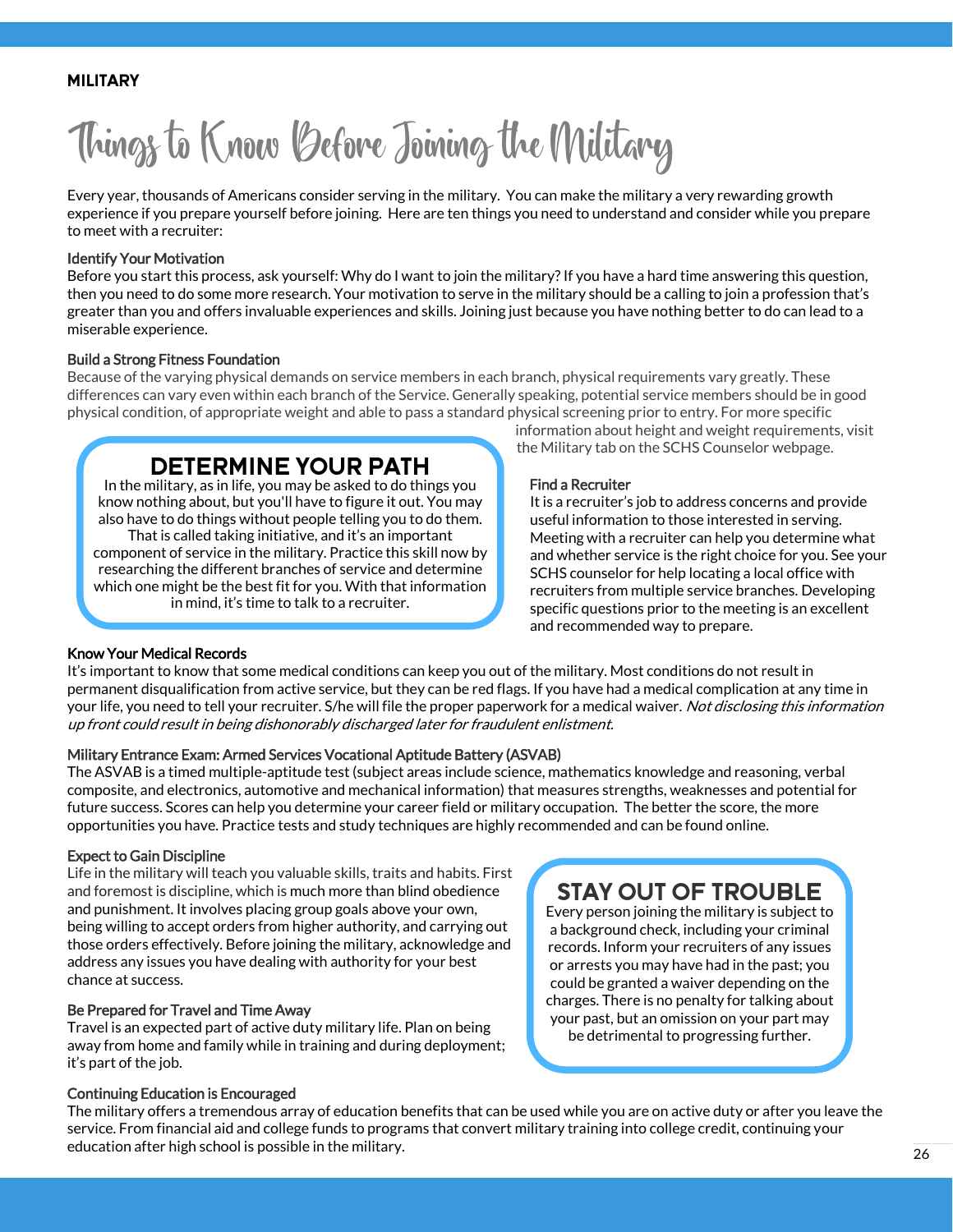#### MILITARY

# Questions to Ask Recruiters

Whether you meet them at a recruiting office or on campus, military representatives genuinely enjoy talking to high school students and answering questions about their branch of service. The following questions will get you thinking.

Branch of Service: \_\_\_\_\_\_\_\_\_\_\_\_\_\_\_\_\_\_\_\_\_\_\_\_\_\_\_ Recruiter Name/Contact Info: \_\_\_\_\_\_\_\_\_\_\_\_\_\_\_\_\_\_\_\_\_\_\_\_\_\_\_\_\_\_\_\_\_\_\_\_\_\_\_\_\_\_\_\_\_\_\_\_\_\_\_

| <b>GENERAL QUESTIONS</b>                                   |        |
|------------------------------------------------------------|--------|
| How is your service branch different from the others?      | NOTES: |
| What is the recruiting process like from beginning to end? |        |
| Why should I join this branch of service?                  |        |
| Do you have any special incentives to join?                |        |

| <b>BASIC TRAINING</b>                                        |               |
|--------------------------------------------------------------|---------------|
| What really goes on in basic training?                       | <b>NOTES:</b> |
| What's the balance of classroom and physical training?       |               |
| What kind of condition do you need to be in at the start?    |               |
| What are the physical standards candidates have to meet?     |               |
| What are training and drill instructors like today?          |               |
| What percent of people who start basic training complete it? |               |
| Can two friends got through basic training at the same time? |               |
| Do women receive "military haircuts" too?                    |               |

| <b>THE FIRST TERM</b>                                                        |        |
|------------------------------------------------------------------------------|--------|
| How long does the first term last?                                           | NOTES: |
| Do I get to choose the military job I want? How are job<br>assignments made? |        |
| Can you describe a couple of jobs?                                           |        |
| Can a trainee choose to serve overseas?                                      |        |
| How much does a new recruit get paid?                                        |        |
| How often are service members promoted?                                      |        |

| <b>EDUCATION</b>                                                                      |               |
|---------------------------------------------------------------------------------------|---------------|
| What kind of training comes after basic training?                                     | <b>NOTES:</b> |
| How good are your military job-training schools?                                      |               |
| What are all the ways a service member can earn college<br>credits during enlistment? |               |
| What are your tuition support programs? How do I qualify<br>for them?                 |               |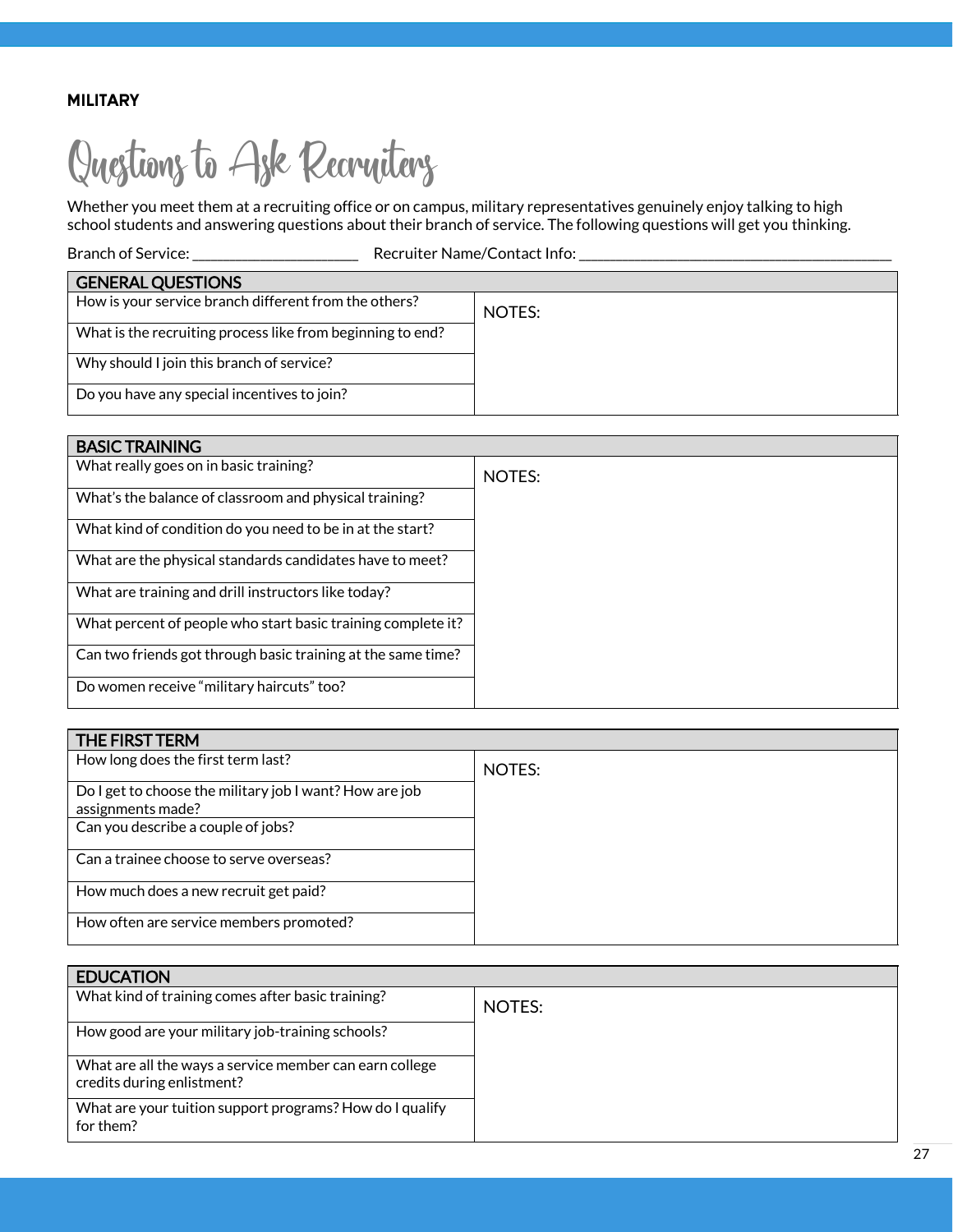#### EMPLOYMENT

Entering the Work Force

If you've made the decision to go right to work after graduation, congratulations! There are endless opportunities out there waiting for you. Here are some tips to consider as you prepare for and endure the interview process. Good luck!

- $\Box$  Decide what type of work you would like to pursue for a closer look at job areas that are growing rapidly and have seen an increase in demand, go t[o www.mynextmove.org.](http://www.mynextmove.org/)
- $\Box$  Need more training? Visit these helpful websites *(box at right)* to learn more about free and low-cost education and training programs.
- $\Box$  Find references to include on your résumé. Make sure you ask permission to share personal contact information before listing a person as a reference.
- $\Box$  Look for job openings and internships on [www.careerbuilder.com,](http://www.careerbuilder.com/) attend area career and job fairs, and search want ads and websites lik[e www.workintexas.com.](http://www.workintexas.com/)

# TRAINING **PROGRAMS**

[www.jobcorps.com](http://www.jobcorps.com/) [www.careeronestop.org](http://www.careeronestop.org/) [www.texasworkprep.com](http://www.texasworkprep.com/)

- $\Box$  Complete and submit applications. **Include a résumé** *(if you don't have one, see pg. 11 on how to build one.)*
- $\Box$  Prepare for interviews by researching potential employers. Be prepared to **ask 3 questions** during the interview.
- $\Box$  Interview. Before the big day, **plan** what you'll wear, **arrive** early, be prepared to pay for parking (cash) and bring extra copies of your résumé. Don't leave the interview without asking about the next steps in the hiring process.

# Interview Follow-Up Tips

- Don't harass your future employer with annoying questions ("Did I get the job?", "Did you make a decision?")
- Do check-in by calling within a week or ten days. Do continue to build rapport and sell your strengths during the phone call.
- Don't stop job hunting, even if you feel confident you'll get the job offer.
- Do continue following-up especially if the employer asks you to, but... **don't** go overboard or bother the employer.
- Do use other job offers as leverage in your follow-up to get the offer you really want.
- Don't place too much importance on one job or one interview; there will be other opportunities for you if your first one doesn't work out!
- $\Box$  Be sure to send a handwritten thank you note or professional email immediately after the interview. (Proofread for misspelled words or typos before sending.)
- $\Box$  If things drag out, check in periodically.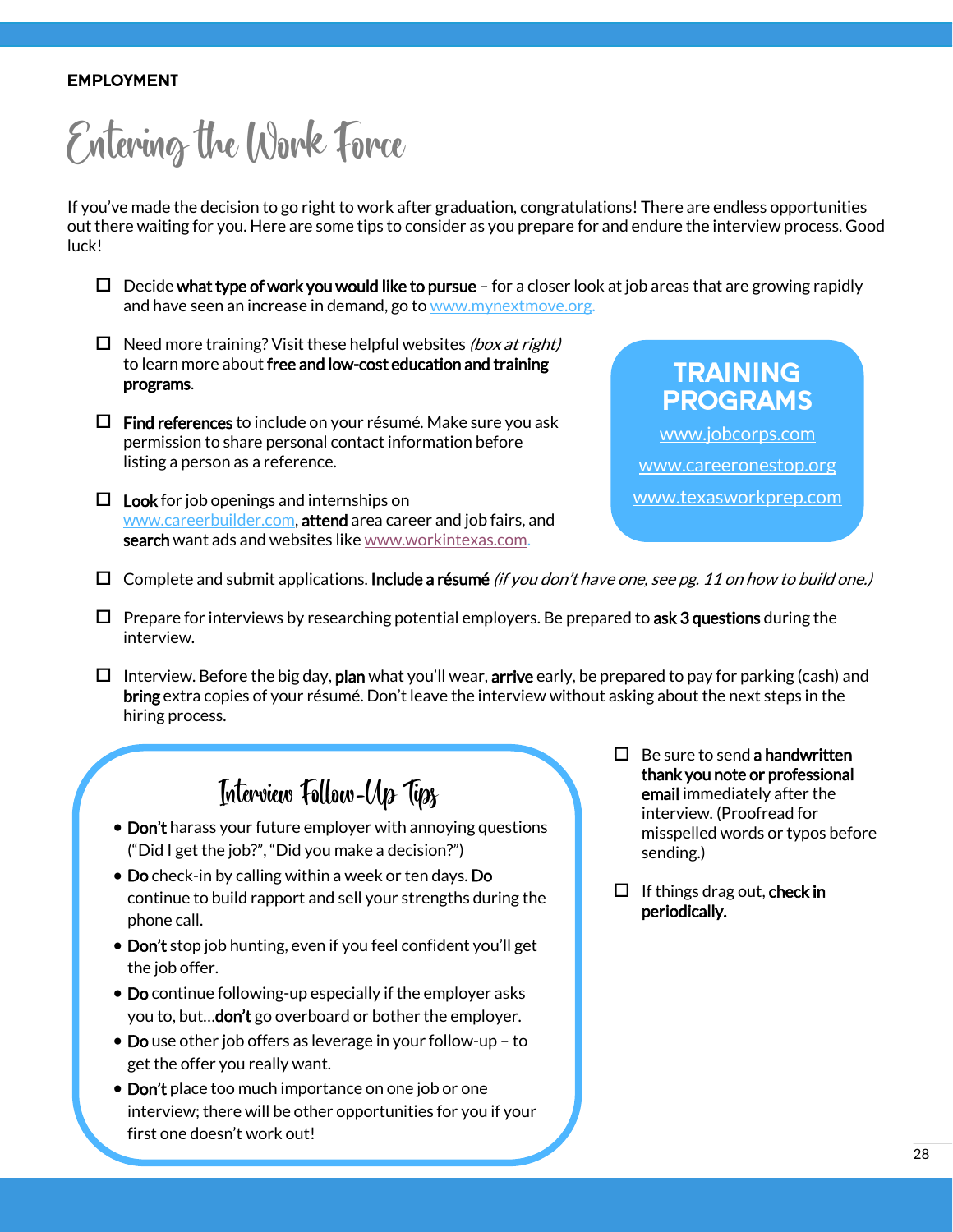## COLLEGE/MILITARY/EMPLOYMENT

# Social Media: Making it Work FOR You!

We live in a digital age and high school students today document much of their lives online. When applying to college, joining the military or entering the work force, all aspects of an applicant are taken into consideration; often times this can include your online presence.

As you put yourself out there in a professional way, you need to be careful about what you post. Decide if you need to clean up your social media accounts (including past and current posts and pictures).

Next, change the way you think about social media. Consider using your accounts to your advantage by highlighting your many strengths and accomplishments. Think about social media as your own personal ad space: How will you use your platform responsibly?

# Here are some tips on how to make social media work for you:

# College Admissions Officers are searching…

- 27 % of college admissions officers said they had Googled prospective students
- 26 % had looked up applicants on Facebook
- 35 % said they found something that negatively impacted an applicant's changes of getting in
- Follow the Grandparent Rule: "If you wouldn't want your grandparents to see it, don't post it."
- It might seem like admissions officers might be looking at your online profiles to find red flags. But what they really want is to get a better sense of your personality, or put a face to a name. They know that your online presence is just an extension of yourself; make sure it's an accurate reflection of your character.
- Follow the schools to which you are applying in order to stay informed about campus events and any news that may be relevant to your application or admission decision. This is also a simple way to demonstrate your interest, and that interest quotient is taken into consideration when reading applications.
- Post photos from your community service projects, share relevant articles about news events you're following, and engage with people and organizations that interest you.
- Use Twitter to show how creative you can be in 140 characters or less. "Quick take" essays that range from a couple of words to one or two sentences are becoming more common on application supplements, and staying active on Twitter is a great way to practice.
- If have a hobby or favorite past time (for example, photography or chess), use your Instagram account to display some of your work or competition. It's another outlet that often comes up in online searches and is a great tool to highlight your talents and interests on the web.

Just because admissions officers are looking at your online profiles doesn't mean they're searching for red flags.

• If you keep a blog, use your social media profiles to promote it! It's a great way to gain exposure for your work and show admissions officers another example of your writing style.

# …Future Employers too!

- 37 % of employers said they used social media to screen applicants
- 65 % checked out applicants' Facebook profiles

Remember that social media outlets are tools to stay connected and informed; be careful not to let it become something that can be used against you. Stay smart online when going through the application process – use your social media to your advantage!